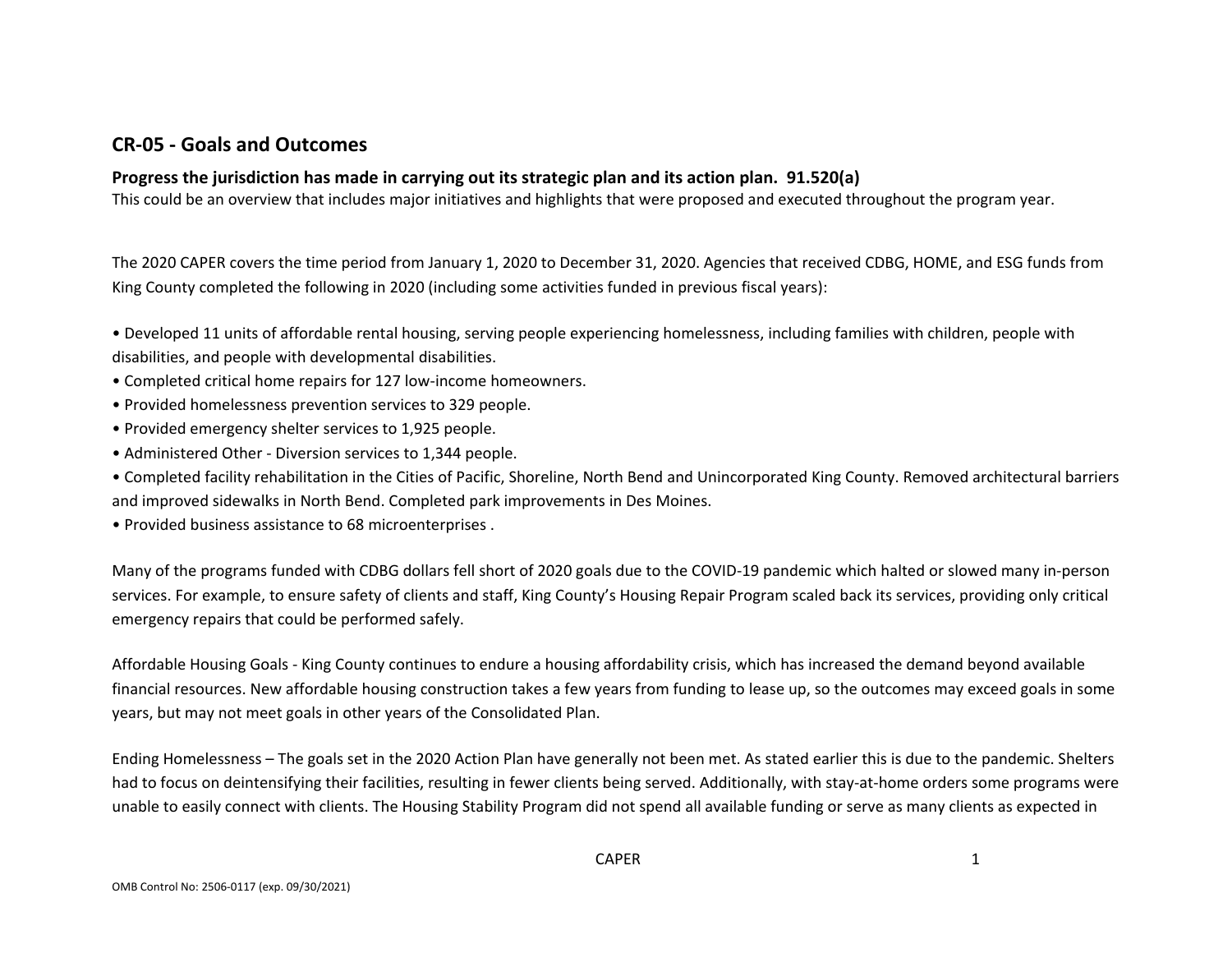2020, but should complete all activities and by the end of the first quarter of 2021. Finally, King County currently isn't funding Public Services activities other than housing, so there are no activities reported in the 2020 CAPER.

Community and Economic Development Goals – Public Facility or infrastructure projects far exceeded the annual goals for the number of people served. This is due to the nature of these projects taking more than one year to complete. The County completed projects initially funded in 2018, 2019 and 2020, leading to a boost in reported people served in 2020. However, in previous years, annual goals may not have been met because of prolonged construction timelines. The Consortium is attempting to deploy funding earlier in the calendar year than it has in the past. Prior delays in the HUD grant agreement pushed back the Consortium's ability to complete its projects in a timely manner. King County is working to improve internal processes in order to contract construction projects in early summer which will allow for an optimum bidding environment.

Community Development Block Grant-Coronavirus (CDBG-CV) funds are being used for rent assistance, shelters, and foodbank programs. King County received \$9,007,411 from rounds one and three. Round one funding (\$3,343,731) supported rent assistance and foodbanks. King County rent assistance is being provided to qualified tenants throughout the county. As of December 31, 2020, the program served 239 households with \$1,075,987. The remaining \$634,000 should be spent by the end of the first quarter of 2021. CDBG-CV round three funding has not yet been allocated.

### **Comparison of the proposed versus actual outcomes for each outcome measure submitted with the consolidated plan and explain, if applicable, why progress was not made toward meeting goals and objectives. 91.520(g)**

Categories, priority levels, funding sources and amounts, outcomes/objectives, goal outcome indicators, units of measure, targets, actual outcomes/outputs, and percentage completed for each of the grantee's program year goals.

| Goal           | Category   | Source / | Indicator    | Unit of        | <b>Expected</b>  | Actual-          | Percent  | Expected                 | $Actual -$ | Percent  |
|----------------|------------|----------|--------------|----------------|------------------|------------------|----------|--------------------------|------------|----------|
|                |            | Amount   |              | <b>Measure</b> | -                | <b>Strategic</b> | Complete | $\overline{\phantom{0}}$ | Program    | Complete |
|                |            |          |              |                | <b>Strategic</b> | Plan             |          | Program                  | Year       |          |
|                |            |          |              |                | Plan             |                  |          | Year                     |            |          |
| Affordable     | Affordable | CDBG: S/ | Rental units | Household      |                  |                  |          |                          |            |          |
|                |            |          |              | <b>Housing</b> | 75               | 11               |          | 15                       | 11         |          |
| <b>Housing</b> | Housing    | HOME: \$ | constructed  | Unit           |                  |                  | 14.67%   |                          |            | 73.33%   |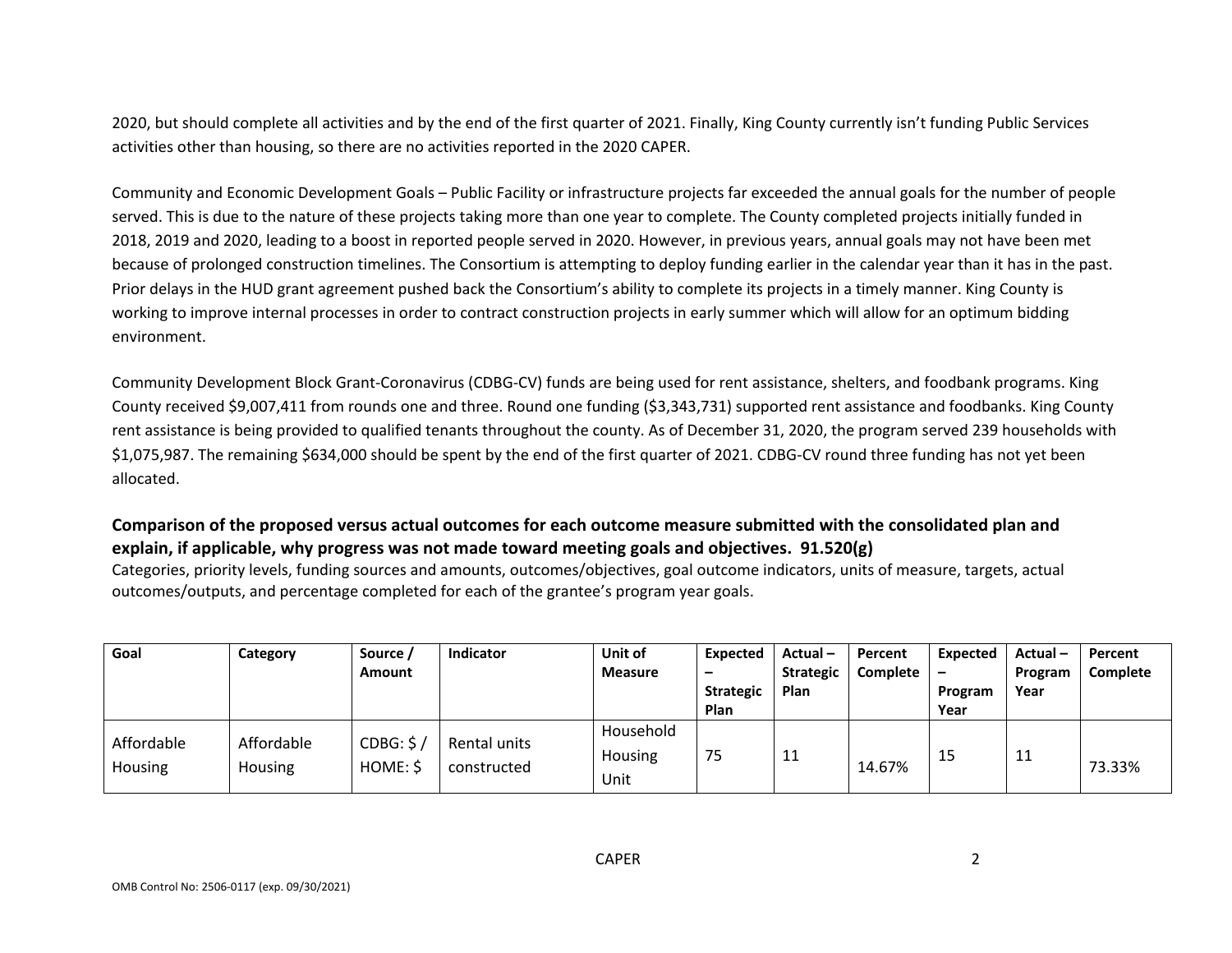| Affordable<br>Housing                    | Affordable<br>Housing                   | CDBG: \$/<br>HOME: \$ | Rental units<br>rehabilitated                                                                                               | Household<br>Housing<br>Unit  | 10   | 0     | 0.00%   | $\overline{2}$ | 0     | 0.00%     |
|------------------------------------------|-----------------------------------------|-----------------------|-----------------------------------------------------------------------------------------------------------------------------|-------------------------------|------|-------|---------|----------------|-------|-----------|
| Affordable<br>Housing                    | Affordable<br>Housing                   | CDBG: \$/<br>HOME: \$ | Homeowner<br><b>Housing Added</b>                                                                                           | Household<br>Housing<br>Unit  | 40   | 0     | 0.00%   | 8              | 0     | 0.00%     |
| Affordable<br>Housing                    | Affordable<br>Housing                   | CDBG: \$/<br>HOME: \$ | Homeowner<br>Housing<br>Rehabilitated                                                                                       | Household<br>Housing<br>Unit  | 1000 | 127   | 12.70%  | 200            | 127   | 63.50%    |
| Affordable<br>Housing                    | Affordable<br>Housing                   | CDBG: \$/<br>HOME: \$ | <b>Direct Financial</b><br>Assistance to<br>Homebuyers                                                                      | Households<br>Assisted        | 10   | 0     | 0.00%   | $\overline{2}$ | 0     | 0.00%     |
| Community<br>and Economic<br>Development | Non-Housing<br>Community<br>Development | CDBG: \$              | Public Facility or<br>Infrastructure<br>Activities other<br>than<br>Low/Moderate<br><b>Income Housing</b><br><b>Benefit</b> | Persons<br>Assisted           | 7000 | 20422 | 291.74% | 1400           | 20422 | 1,458.71% |
| Community<br>and Economic<br>Development | Non-Housing<br>Community<br>Development | CDBG: \$              | Public service<br>activities other<br>than<br>Low/Moderate<br><b>Income Housing</b><br><b>Benefit</b>                       | Persons<br>Assisted           | 1000 | 210   | 21.00%  | 200            | 210   | 105.00%   |
| Community<br>and Economic<br>Development | Non-Housing<br>Community<br>Development | CDBG: \$              | <b>Businesses assisted</b>                                                                                                  | <b>Businesses</b><br>Assisted | 600  | 68    | 11.33%  | 120            | 68    | 56.67%    |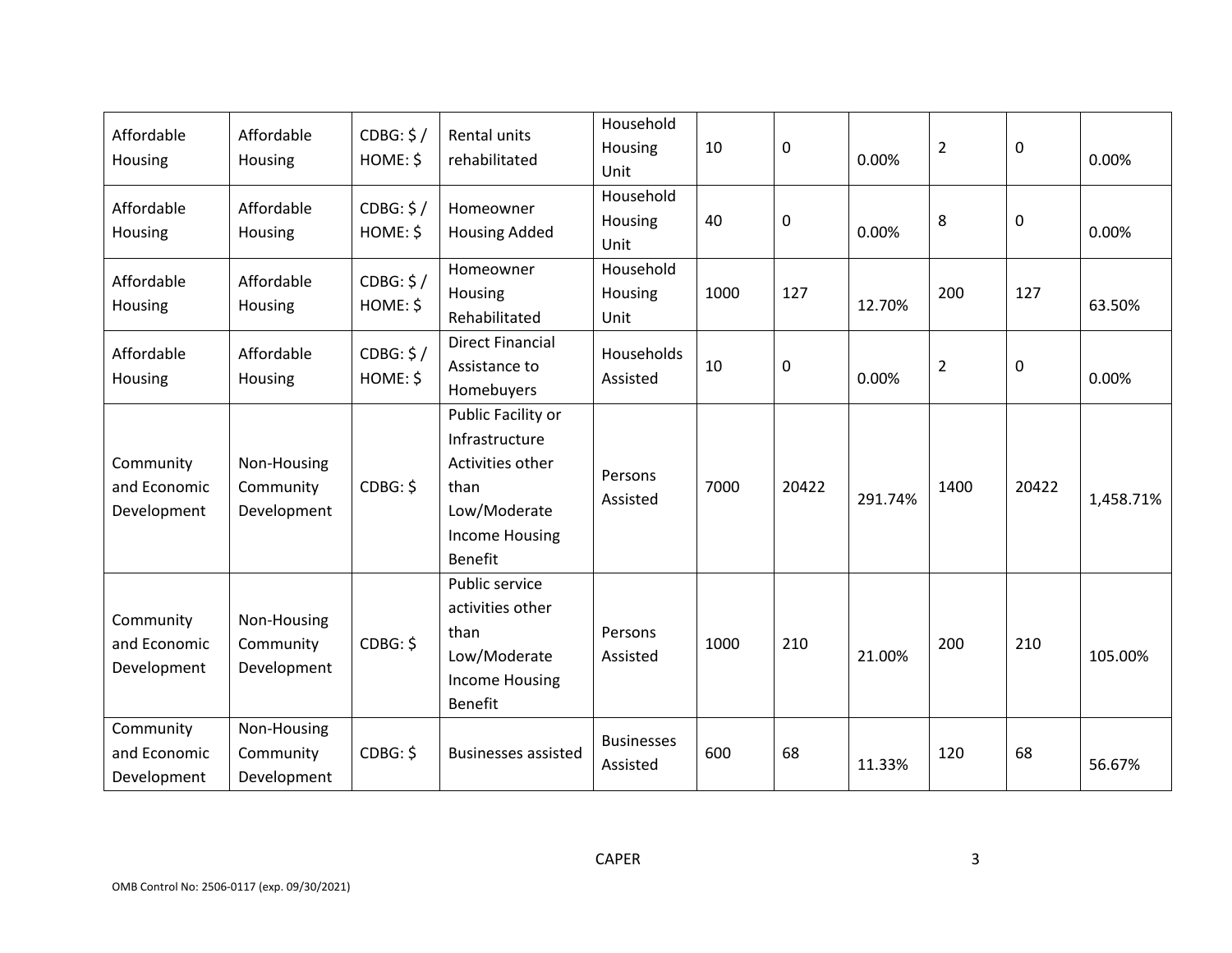| End<br>Homelessness | Homeless | CDBG: \$/<br>HOME: \$<br>/ ESG:<br>\$251621 | Public service<br>activities other<br>than<br>Low/Moderate<br>Income Housing<br><b>Benefit</b> | Persons<br>Assisted    | 6500  | $\boldsymbol{0}$ | 0.00%  | 1300         | 0    | 0.00%  |
|---------------------|----------|---------------------------------------------|------------------------------------------------------------------------------------------------|------------------------|-------|------------------|--------|--------------|------|--------|
| End<br>Homelessness | Homeless | CDBG: \$/<br>HOME: \$<br>/ ESG:<br>\$251621 | Tenant-based<br>rental assistance /<br>Rapid Rehousing                                         | Households<br>Assisted | 5     | $\mathbf 0$      | 0.00%  | $\mathbf{1}$ | 0    | 0.00%  |
| End<br>Homelessness | Homeless | CDBG: \$/<br>HOME: \$<br>/ ESG:<br>\$251621 | <b>Homeless Person</b><br>Overnight Shelter                                                    | Persons<br>Assisted    | 15000 | 1925             | 12.83% | 3000         | 1925 | 64.17% |
| End<br>Homelessness | Homeless | CDBG: \$/<br>HOME: \$<br>/ ESG:<br>\$251621 | Homelessness<br>Prevention                                                                     | Persons<br>Assisted    | 6000  | 329              | 5.48%  | 1200         | 329  | 27.42% |
| End<br>Homelessness | Homeless | CDBG: \$/<br>HOME: \$<br>/ ESG:<br>\$251621 | Other                                                                                          | Other                  | 9000  | 1344             | 14.93% | 1800         | 1344 | 74.67% |

**Table 1 - Accomplishments – Program Year & Strategic Plan to Date**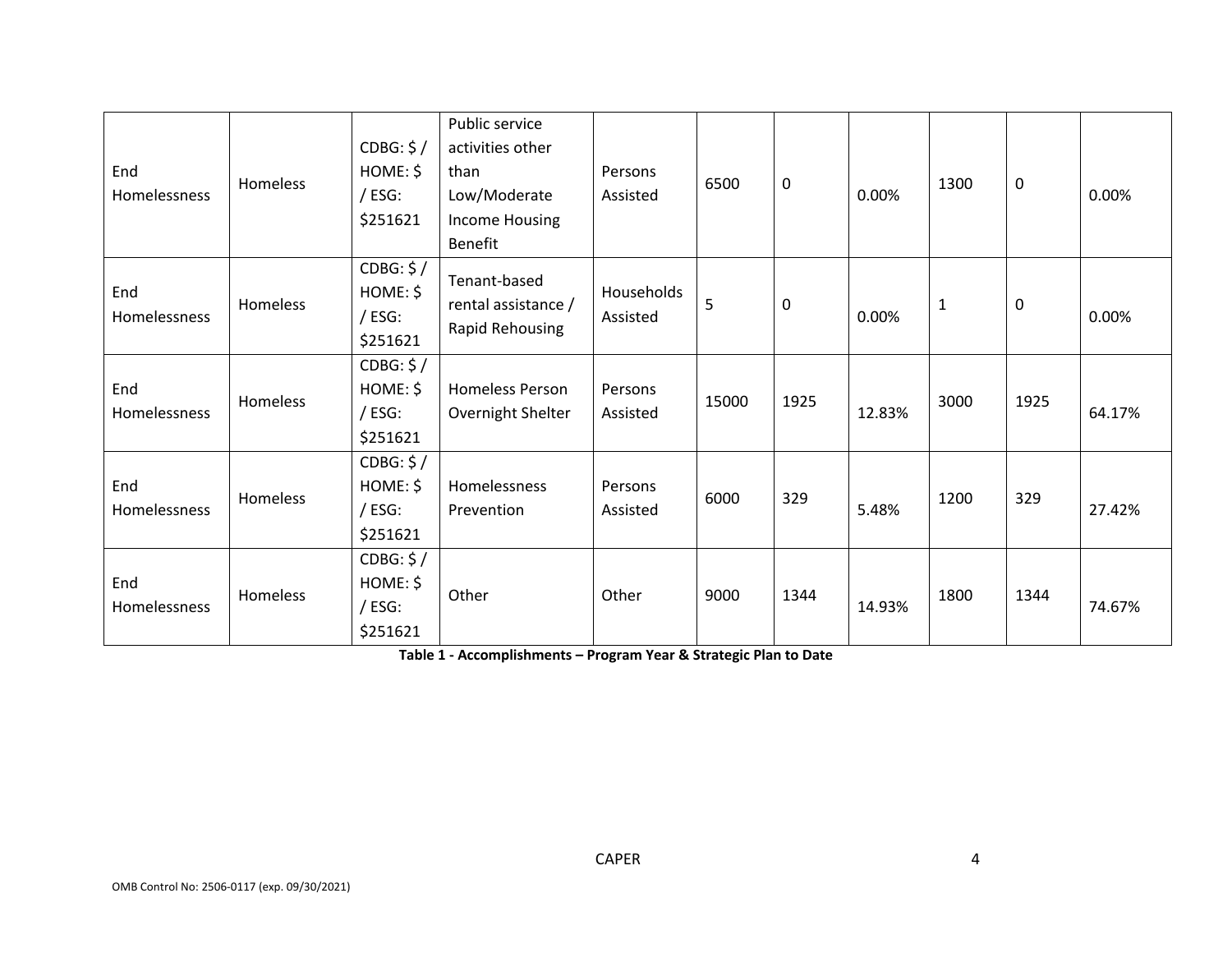**Assess how the jurisdiction's use of funds, particularly CDBG, addresses the priorities and specific objectives identified in the plan, giving special attention to the highest priority activities identified.**

- 1. **Affordable Housing:** Preserve and expand the supply of affordable housing. This will be accomplished through: 1) competitive funding for new affordable rental and homeownership projects; 2) preservation of existing rental units that provide housing for income-eligible households; 3) housing repair for income eligible homeowners; and 4) innovative housing models. The Consortium will engage in other housing activities, collaborations and partnerships to enhance opportunities for equitable development and the creation/preservation of affordable housing. During the course of the Consolidated Plan, funding may be prioritized for targeted areas in South King County as identified through the Communities of Opportunity Initiative or other collaborative processes. Efforts to increase affordable housing should not harm other community assets such as small businesses and cultural assets. If impacts are anticipated, extensive community engagement and mitigation actions should be incorporated. The Consortium will plan for and support fair housing strategies and initiatives designed to further fair housing choice and increase access to housing and housing programs. Progress toward fair housing goals will be reported annually.
- 1. **Ending Homelessness:** Working together with collective impact, King County will work to develop a cohesive and coordinated homeless system grounded in the principle of Housing First and shared outcomes. Investments in projects will ensure that homeless households from all sub-populations (families, youth/young adults, and adults without children) are treated with dignity and respect; are returned to permanent housing as quickly as possible; receive strength-based services that emphasize recovery, as needed; are supported to graduate from temporary homeless housing as rapidly as possible, and from permanent supportive housing as soon as they are ready; receive only what they need to be returned to housing quickly and to be as self-reliant as possible through 1) a range of housing options; 2) programs and services; 3) addressing the temporary housing needs and other needs of households when homelessness occurs; and 4) programs that prevent homelessness and that assist households in being diverted from having to enter the homeless system. Specific programs include 1) rapid re-housing; 2) emergency shelters; 3) transitional housing; 4) housing stability; and 5) shelter diversion. The Consortium will engage in planning and other activities and initiatives to end homelessness in collaboration with All Home. The Consortium will also work in partnership to enhance opportunities to engage our region in exploring evidence-based best practices and promising practices to ensure that homelessness is rare, short in duration, and a one-time occurrence.
- 2. **Community and Economic Development:** Investments across the Consortium in low-income communities benefit low-income people and ensure equitable opportunities for good health, happiness, safety, self-reliance and connection to community. Investments in new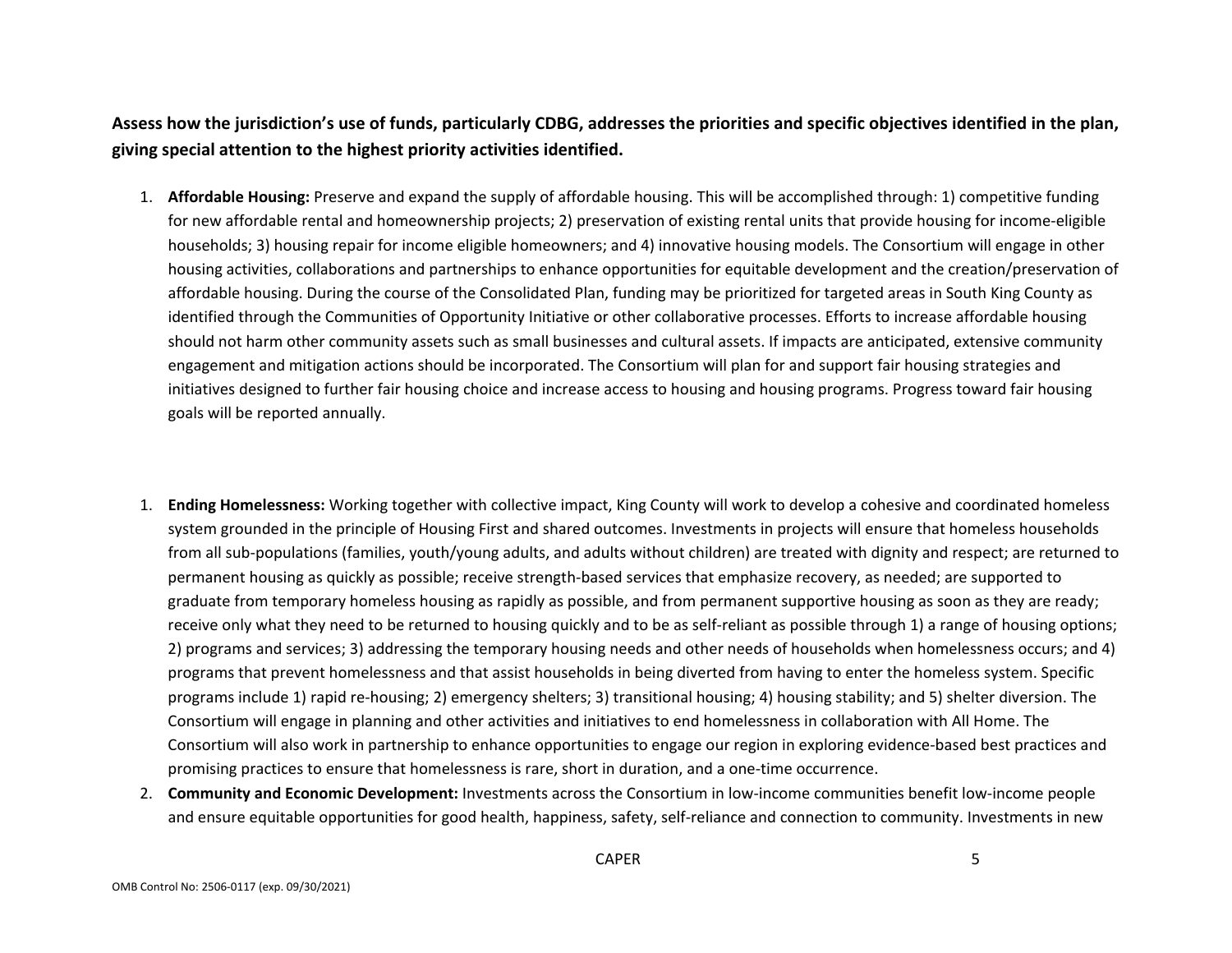developments in eligible communities are designed to promote a healthy lifestyle, reflect the range of income levels in our region, and have accessible connectivity with amenities, services and opportunities. This includes support for incubator, local and small businesses, especially if owned by vulnerable populations.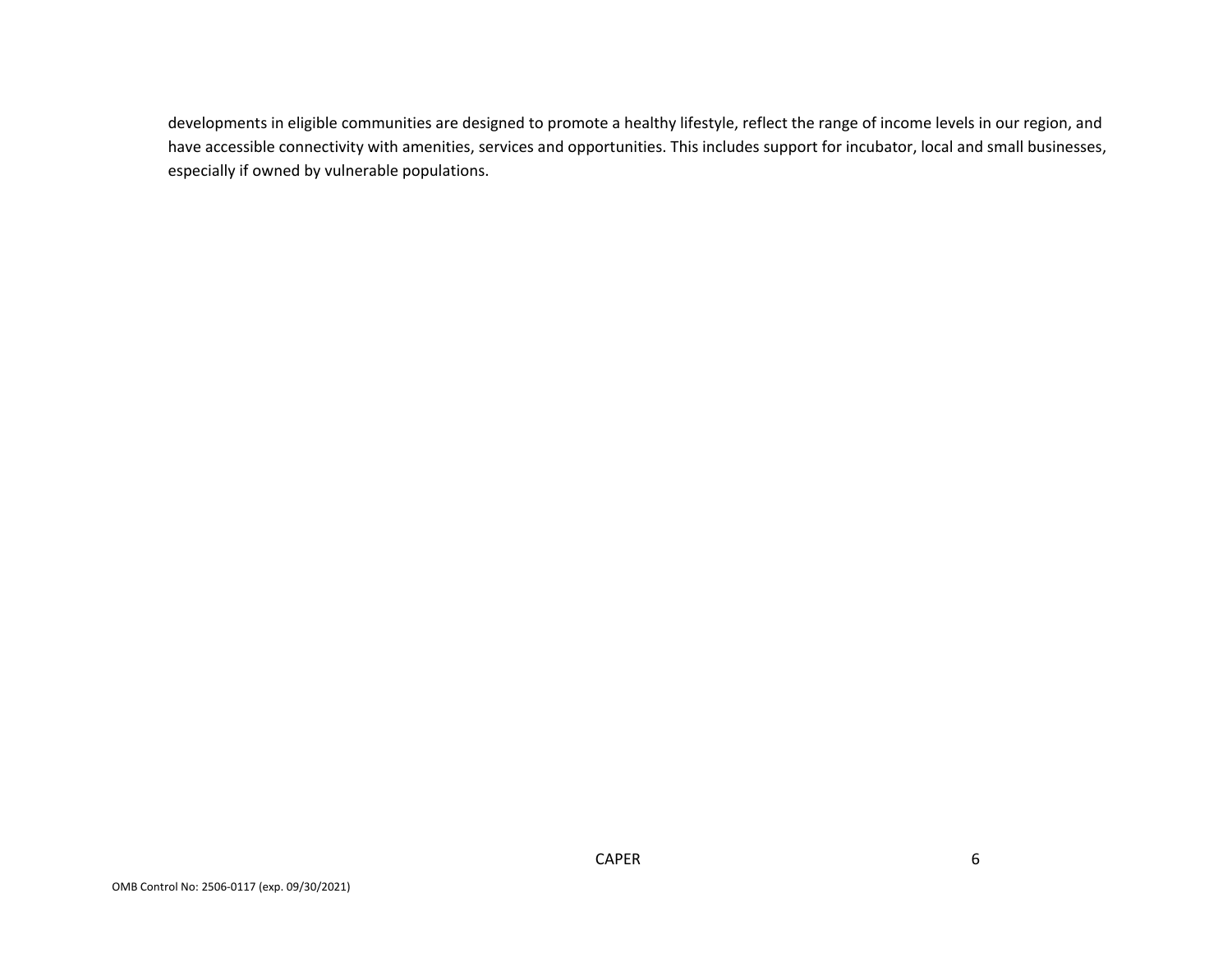# **CR-10 - Racial and Ethnic composition of families assisted**

**Describe the families assisted (including the racial and ethnic status of families assisted). 91.520(a)** 

|                                           | <b>CDBG</b> | <b>HOME</b> | <b>ESG</b> |
|-------------------------------------------|-------------|-------------|------------|
| White                                     | 4,686       | 15          |            |
| <b>Black or African American</b>          | 2,261       |             |            |
| Asian                                     | 799         | 0           |            |
| American Indian or American Native        | 266         | 0           |            |
| Native Hawaiian or Other Pacific Islander | 178         | 0           |            |
| <b>Total</b>                              | 8,190       | 20          |            |
| Hispanic                                  | 1,484       | ი           |            |
| Not Hispanic                              | 6,706       | 20          |            |

**Table 2 – Table of assistance to racial and ethnic populations by source of funds**

#### **Narrative**

The race and ethnicity numbers above, for the CDBG program, do not include the multiracial categories Asian/White, Black/African American and White, American Indian/Alaskan Native and Black/African American, which increases those served by 276 persons, 36 reporting as Hispanic and two additional households. Although this information is captured in IDIS it doesn't report in the CAPER data.

Additionally, although captured through IDIS beneficiary data, the CAPER reporting does not have Other Multi-Racial data. King County served an additional 1,823 persons identifying as Other Multi-Racial, 643 of whom reported as Hispanic and 36 Other Multi-Racial households.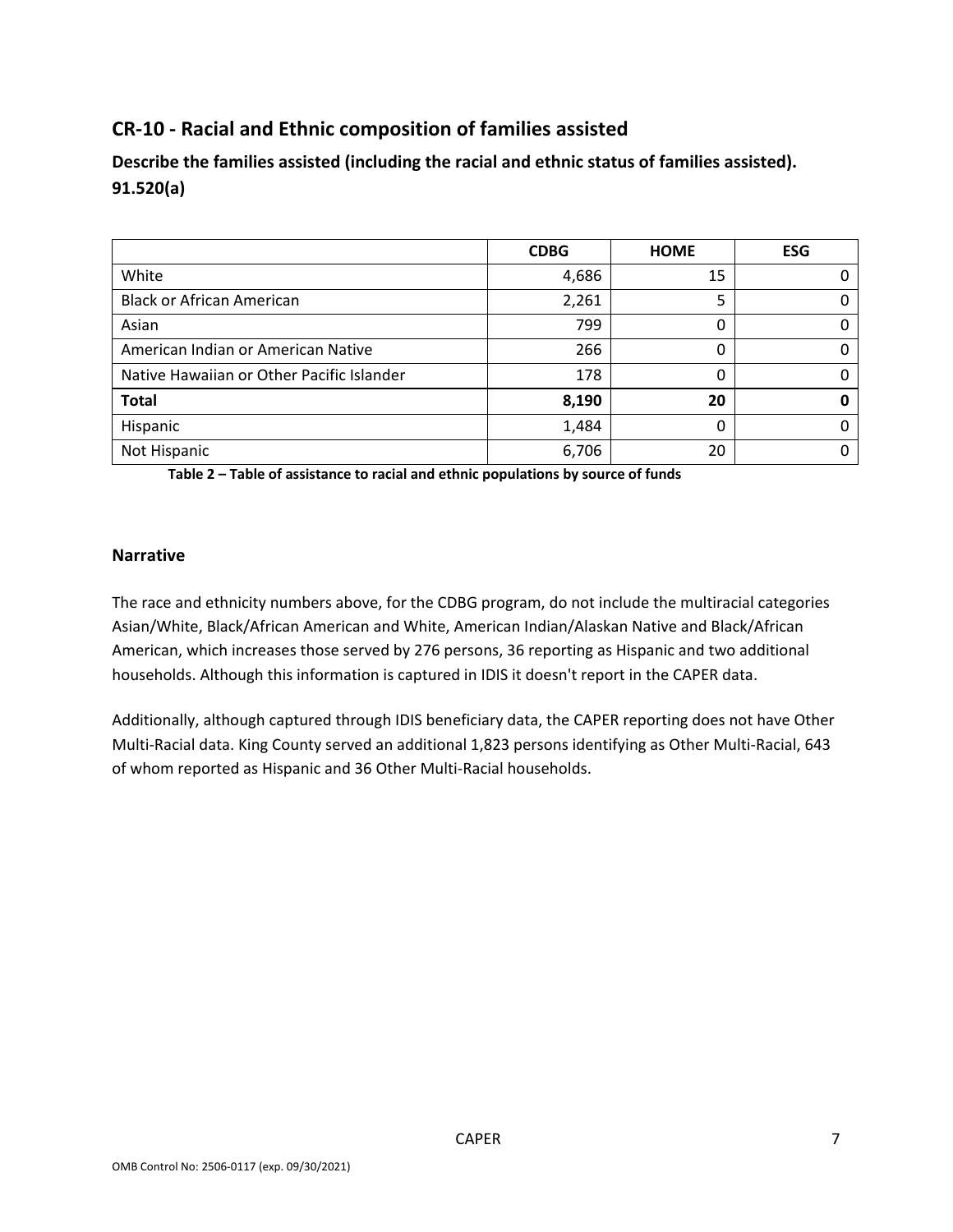# **CR-15 - Resources and Investments 91.520(a)**

| <b>Source of Funds</b> | <b>Source</b>    | <b>Resources Made</b> | <b>Amount Expended</b>     |
|------------------------|------------------|-----------------------|----------------------------|
|                        |                  | Available             | <b>During Program Year</b> |
| <b>CDBG</b>            | public - federal | 10,365,197            | 4,979,891                  |
| <b>HOME</b>            | public - federal | 4,150,949             | 1,515,425                  |
| <b>ESG</b>             | public - federal | 279,579               | 129,770                    |

#### **Identify the resources made available**

**Table 3 - Resources Made Available**

#### **Narrative**

The initial 2020 CR-75 report included 2020 expenses that were paid by King County in 2020 and 2021. The revised 2020 CR-75 report only summarized 2020 expenses that were drawn in IDIS in 2020.

HOME PI - the first two expenditures, \$11,860.49 and \$38,699.61 were 2019 PI, not 2020.

#### **Identify the geographic distribution and location of investments**

| <b>Target Area</b>    | <b>Planned Percentage of</b><br><b>Allocation</b> | <b>Actual Percentage of</b><br><b>Allocation</b> | <b>Narrative Description</b> |  |
|-----------------------|---------------------------------------------------|--------------------------------------------------|------------------------------|--|
| North/East Sub-Region |                                                   |                                                  | Other                        |  |
| South Sub-Region      |                                                   |                                                  |                              |  |

**Table 4 – Identify the geographic distribution and location of investments**

#### **Narrative**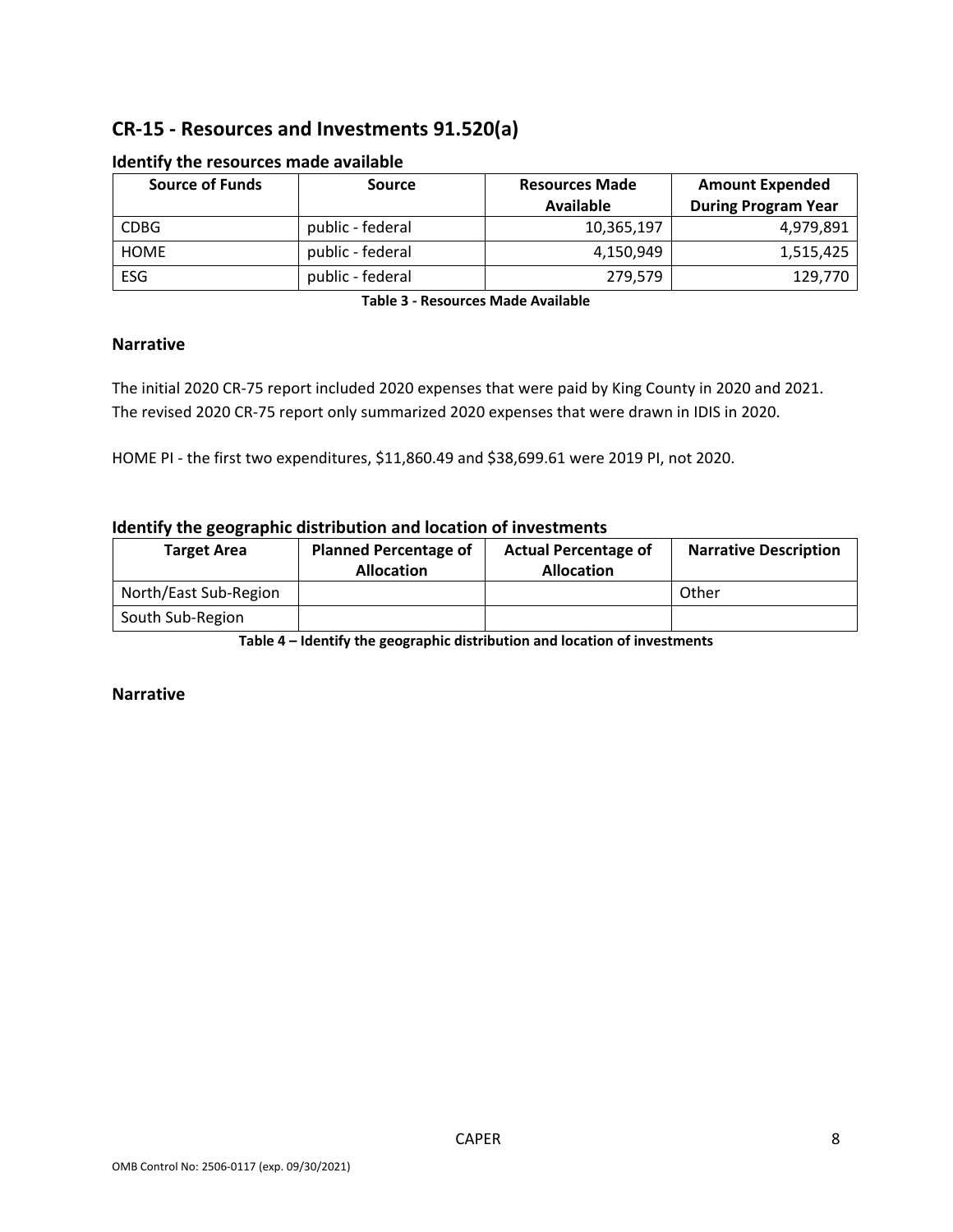#### **Leveraging**

**Explain how federal funds leveraged additional resources (private, state and local funds), including a description of how matching requirements were satisfied, as well as how any publicly owned land or property located within the jurisdiction that were used to address the needs identified in the plan.**

Federal funds leverage private, state and local funds. The primary sources of matching funds for HOME-funded housing were King County's local document recording fees and its Veterans, Seniors, and Human Services Levy capital funds. One source of document recording fees, Regional Affordable Housing Program (RAHP), is a dedicated, state-adopted housing resource administered by King County. The Veterans, Seniors, and Human Services Levy capital funds were targeted in 2020 to housing development projects providing permanent supportive housing to homeless veterans and other vulnerable communities. The source of match for the HOME-funded owner-occupied rehabilitation activities was owner contributions. The primary source of match for ESG projects was RAHP funds.

| Fiscal Year Summary - HOME Match                                               |            |  |  |  |
|--------------------------------------------------------------------------------|------------|--|--|--|
| 1. Excess match from prior Federal fiscal year                                 | 28,967,841 |  |  |  |
| 2. Match contributed during current Federal fiscal year                        | 392,581    |  |  |  |
| 3. Total match available for current Federal fiscal year (Line 1 plus Line 2)  | 29,360,422 |  |  |  |
| 4. Match liability for current Federal fiscal year                             | 642,264    |  |  |  |
| 5. Excess match carried over to next Federal fiscal year (Line 3 minus Line 4) | 28,718,158 |  |  |  |
| Table E. Ficcal Vear Cummany, HOME Match Bonert                                |            |  |  |  |

**Table 5 – Fiscal Year Summary - HOME Match Report**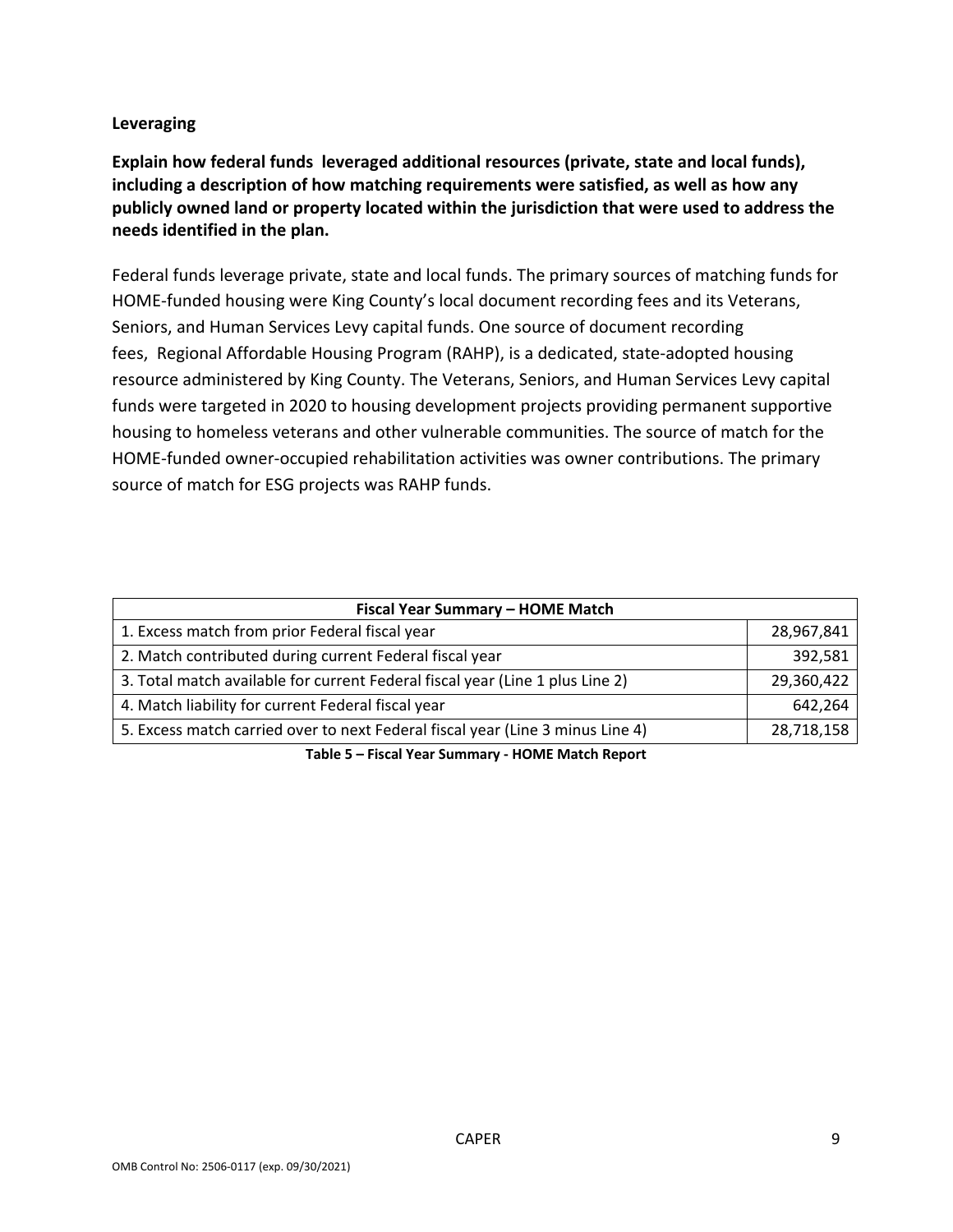| <b>Match Contribution for the Federal Fiscal Year</b> |                                |                                  |                                            |                                    |                            |                                                                                   |                                 |                    |
|-------------------------------------------------------|--------------------------------|----------------------------------|--------------------------------------------|------------------------------------|----------------------------|-----------------------------------------------------------------------------------|---------------------------------|--------------------|
| <b>Project No. or</b><br>Other ID                     | Date of<br><b>Contribution</b> | Cash<br>(non-Federal<br>sources) | Foregone<br>Taxes, Fees,<br><b>Charges</b> | Appraised<br>Land/Real<br>Property | Required<br>Infrastructure | Site<br>Preparation,<br><b>Construction</b><br>Materials,<br><b>Donated labor</b> | <b>Bond</b><br><b>Financing</b> | <b>Total Match</b> |
| 6169453 La                                            |                                |                                  |                                            |                                    |                            |                                                                                   |                                 |                    |
| Fortuna                                               | 06/29/2020                     | 392,581                          | 0                                          | 0                                  |                            | 0                                                                                 |                                 | 392,581            |

**Table 6 – Match Contribution for the Federal Fiscal Year**

### **HOME MBE/WBE report**

| <b>Program Income</b> – Enter the program amounts for the reporting period |                                                   |                                                         |                                           |                                               |  |  |  |
|----------------------------------------------------------------------------|---------------------------------------------------|---------------------------------------------------------|-------------------------------------------|-----------------------------------------------|--|--|--|
| <b>Balance on hand at begin-</b><br>ning of reporting period               | <b>Amount received during</b><br>reporting period | <b>Total amount expended</b><br>during reporting period | <b>Amount expended for</b><br><b>TBRA</b> | Balance on hand at end of<br>reporting period |  |  |  |
| 381,018                                                                    | 313,354                                           | 170,078                                                 |                                           | 524,295                                       |  |  |  |

**Table 7 – Program Income**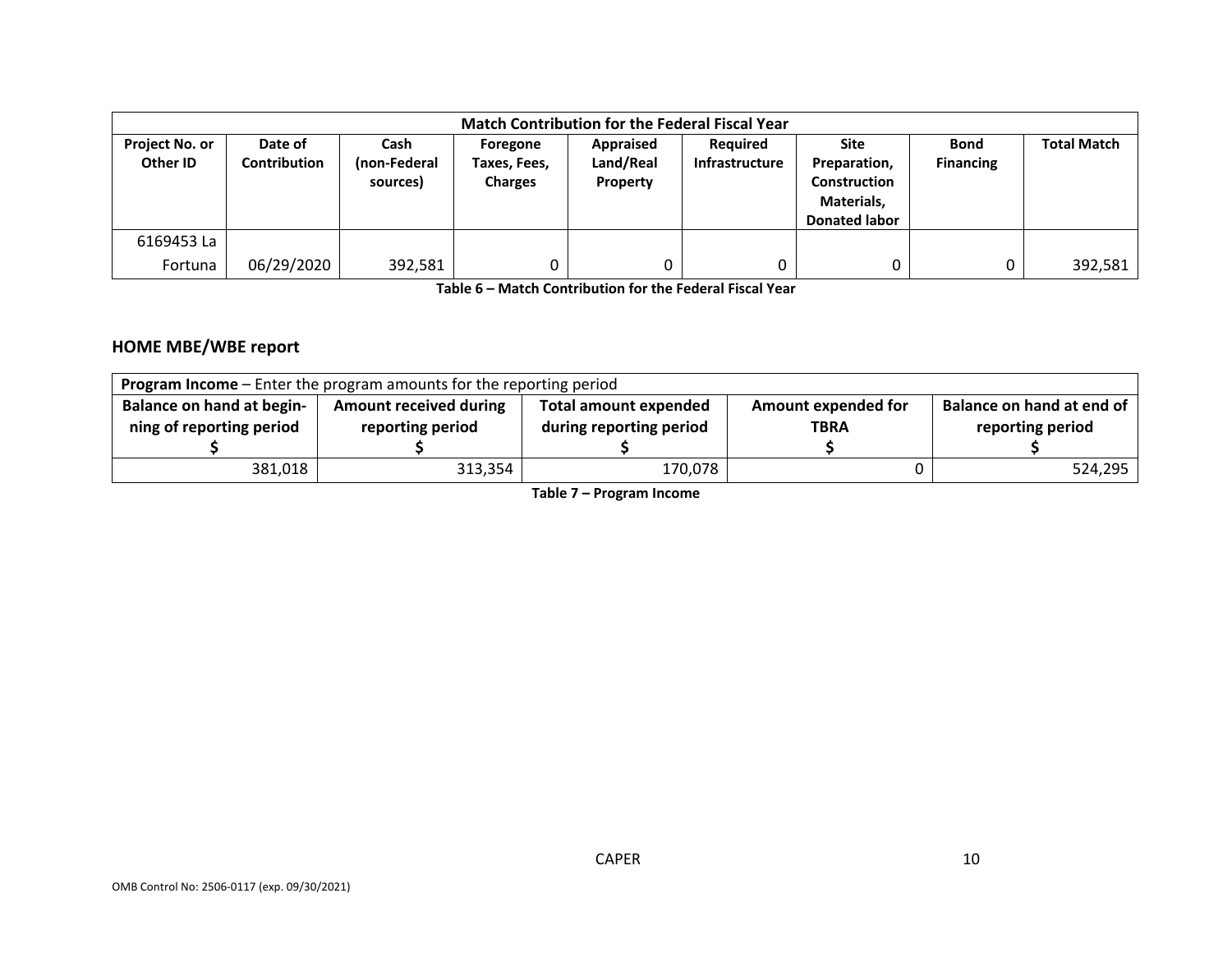| Minority Business Enterprises and Women Business Enterprises - Indicate the number and dollar value |                                                                      |                                                |                 |                                      |                 |                   |  |
|-----------------------------------------------------------------------------------------------------|----------------------------------------------------------------------|------------------------------------------------|-----------------|--------------------------------------|-----------------|-------------------|--|
|                                                                                                     | of contracts for HOME projects completed during the reporting period |                                                |                 |                                      |                 |                   |  |
|                                                                                                     | <b>Total</b>                                                         |                                                |                 | <b>Minority Business Enterprises</b> |                 | <b>White Non-</b> |  |
|                                                                                                     |                                                                      | Alaskan                                        | Asian or        | <b>Black Non-</b>                    | <b>Hispanic</b> | <b>Hispanic</b>   |  |
|                                                                                                     |                                                                      | <b>Native or</b>                               | <b>Pacific</b>  | <b>Hispanic</b>                      |                 |                   |  |
|                                                                                                     |                                                                      | <b>American</b>                                | <b>Islander</b> |                                      |                 |                   |  |
|                                                                                                     |                                                                      | Indian                                         |                 |                                      |                 |                   |  |
| <b>Contracts</b>                                                                                    |                                                                      |                                                |                 |                                      |                 |                   |  |
| Dollar                                                                                              |                                                                      |                                                |                 |                                      |                 |                   |  |
| Amount                                                                                              | 14,720,354                                                           | $\pmb{0}$                                      | 0               | $\mathbf 0$                          | $\pmb{0}$       | 14,720,354        |  |
| Number                                                                                              | 1                                                                    | $\overline{0}$                                 | 0               | $\mathbf 0$                          | $\Omega$        | 1                 |  |
| <b>Sub-Contracts</b>                                                                                |                                                                      |                                                |                 |                                      |                 |                   |  |
| <b>Number</b>                                                                                       | 38                                                                   | $\Omega$                                       | 0               | 0                                    | 4               | 34                |  |
| Dollar                                                                                              |                                                                      |                                                |                 |                                      |                 |                   |  |
| Amount                                                                                              | 11,962,085                                                           | $\mathbf 0$                                    | 0               | 859,975                              | 1,280,031       | 9,822,079         |  |
|                                                                                                     | <b>Total</b>                                                         | Women<br><b>Business</b><br><b>Enterprises</b> | <b>Male</b>     |                                      |                 |                   |  |
| <b>Contracts</b>                                                                                    |                                                                      |                                                |                 |                                      |                 |                   |  |
| Dollar                                                                                              |                                                                      |                                                |                 |                                      |                 |                   |  |
| Amount                                                                                              | 14,720,354                                                           | $\pmb{0}$                                      | 14,720,354      |                                      |                 |                   |  |
| Number                                                                                              | $\mathbf{1}$                                                         | 0                                              | 1               |                                      |                 |                   |  |
| <b>Sub-Contracts</b>                                                                                |                                                                      |                                                |                 |                                      |                 |                   |  |
| Number                                                                                              | 38                                                                   | $\overline{7}$                                 | 31              |                                      |                 |                   |  |
| Dollar                                                                                              |                                                                      |                                                |                 |                                      |                 |                   |  |
| Amount                                                                                              | 11,102,110                                                           | 2,350,243                                      | 8,751,867       |                                      |                 |                   |  |

**Table 8 - Minority Business and Women Business Enterprises**

| Minority Owners of Rental Property - Indicate the number of HOME assisted rental property owners<br>and the total amount of HOME funds in these rental properties assisted |              |           |                                   |                   |                 |                   |  |  |
|----------------------------------------------------------------------------------------------------------------------------------------------------------------------------|--------------|-----------|-----------------------------------|-------------------|-----------------|-------------------|--|--|
|                                                                                                                                                                            | <b>Total</b> |           | <b>Minority Property Owners</b>   |                   |                 | <b>White Non-</b> |  |  |
|                                                                                                                                                                            |              | Alaskan   | Asian or                          | <b>Black Non-</b> | <b>Hispanic</b> | <b>Hispanic</b>   |  |  |
|                                                                                                                                                                            |              | Native or | <b>Pacific</b><br><b>Hispanic</b> |                   |                 |                   |  |  |
|                                                                                                                                                                            |              | American  | <b>Islander</b>                   |                   |                 |                   |  |  |
|                                                                                                                                                                            |              | Indian    |                                   |                   |                 |                   |  |  |
|                                                                                                                                                                            |              |           |                                   |                   |                 |                   |  |  |
| Number                                                                                                                                                                     |              | $\Omega$  | $\Omega$                          | $\Omega$          | 0               |                   |  |  |
| Dollar                                                                                                                                                                     | 1,487,       |           |                                   |                   |                 |                   |  |  |
| Amount                                                                                                                                                                     | 625          | 0         | 0                                 | 0                 | 0               | 1,487,625         |  |  |

**Table 9 – Minority Owners of Rental Property**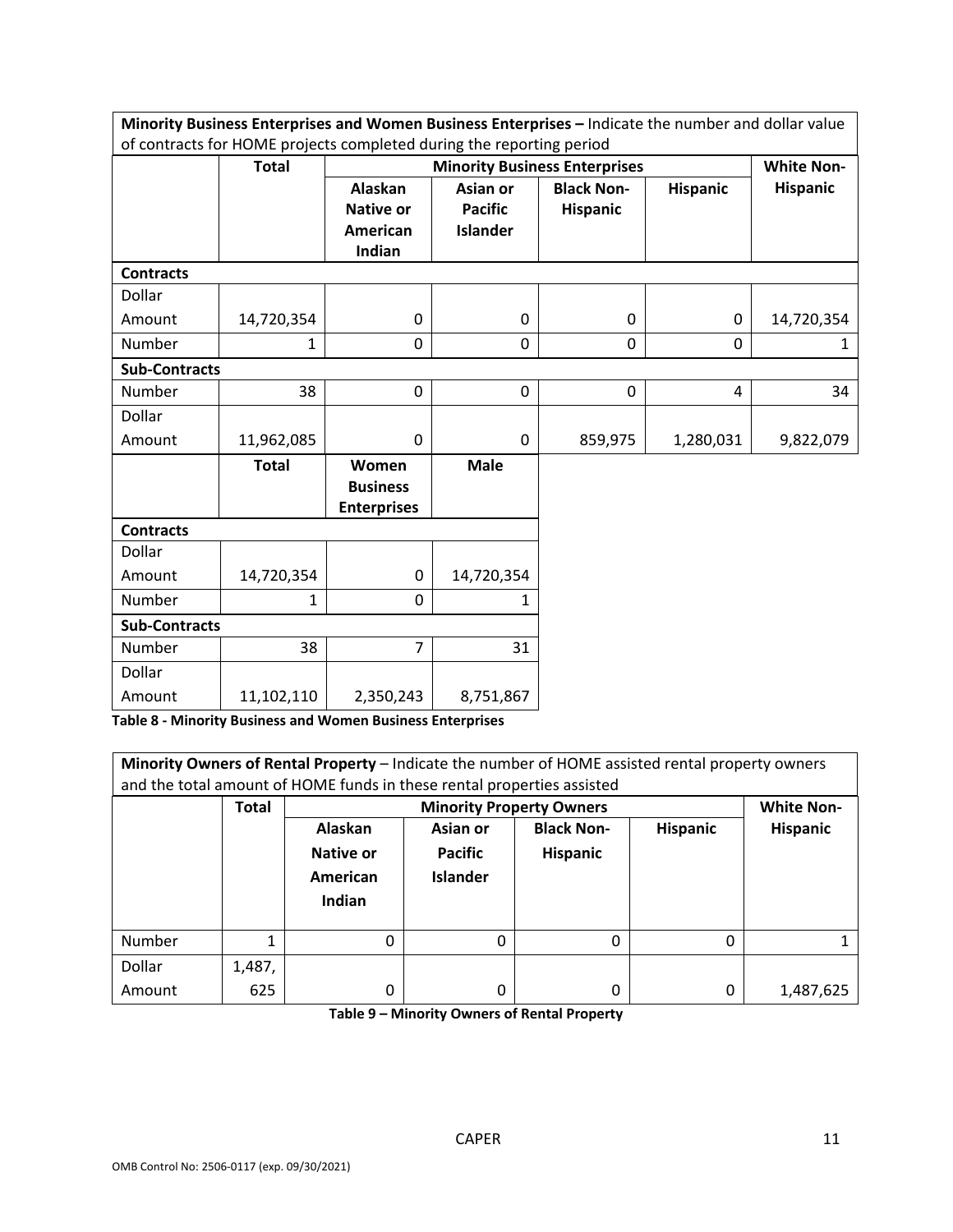**Relocation and Real Property Acquisition –** Indicate the number of persons displaced, the cost of relocation payments, the number of parcels acquired, and the cost of acquisition

| Parcels Acquired               | 2,331,000 |
|--------------------------------|-----------|
| <b>Businesses Displaced</b>    |           |
| <b>Nonprofit Organizations</b> |           |
| <b>Displaced</b>               |           |
| <b>Households Temporarily</b>  |           |
| Relocated, not Displaced       |           |

| <b>Households</b> | Total | <b>Minority Property Enterprises</b>              |                                               |                                      | <b>White Non-</b> |                 |
|-------------------|-------|---------------------------------------------------|-----------------------------------------------|--------------------------------------|-------------------|-----------------|
| <b>Displaced</b>  |       | Alaskan<br><b>Native or</b><br>American<br>Indian | Asian or<br><b>Pacific</b><br><b>Islander</b> | <b>Black Non-</b><br><b>Hispanic</b> | <b>Hispanic</b>   | <b>Hispanic</b> |
| Number            | 0     |                                                   | 0                                             | 0                                    | 0                 |                 |
| Cost              |       |                                                   |                                               |                                      | 0                 |                 |

**Table 10 – Relocation and Real Property Acquisition**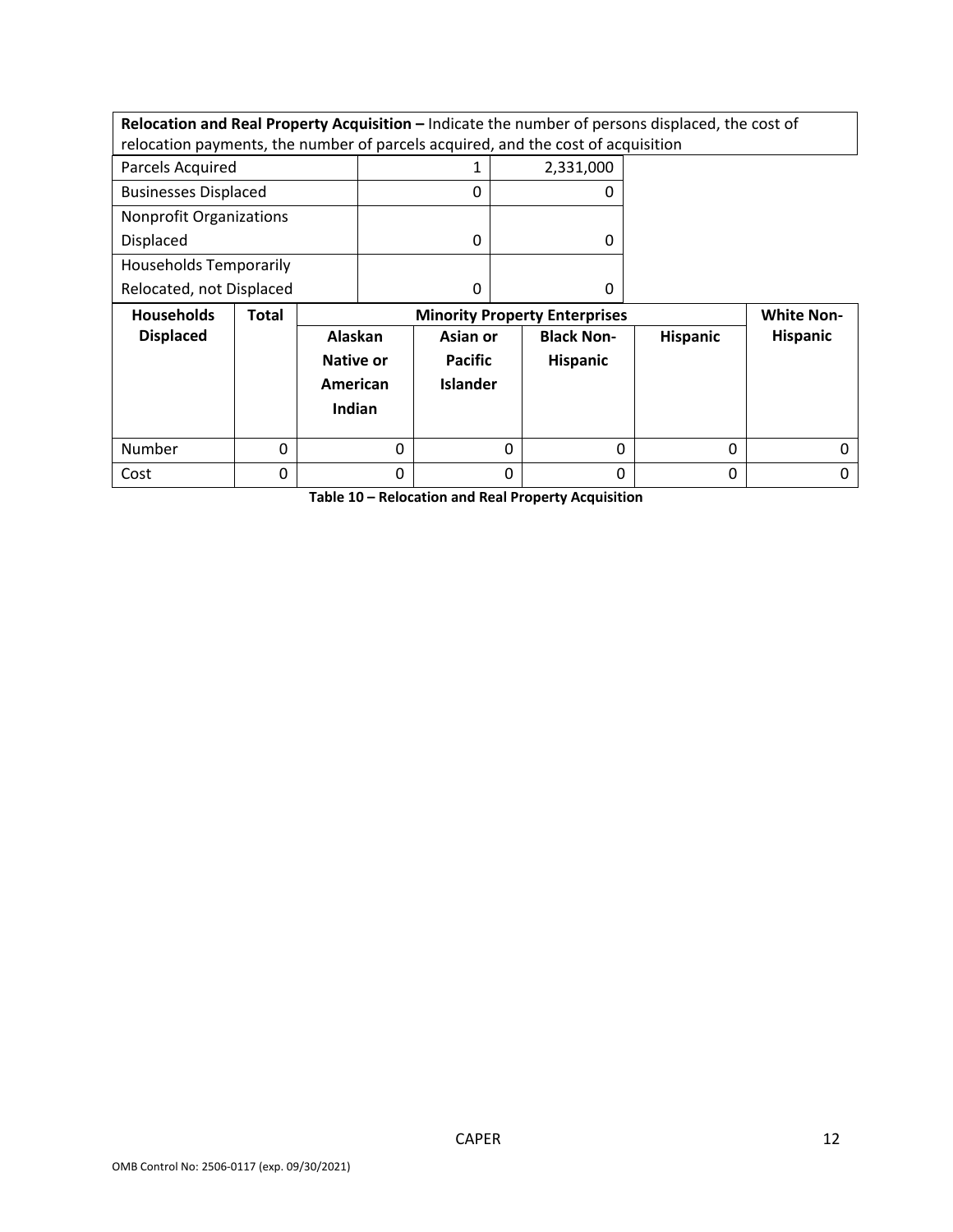# **CR-20 - Affordable Housing 91.520(b)**

**Evaluation of the jurisdiction's progress in providing affordable housing, including the number and types of families served, the number of extremely low-income, low-income, moderate-income, and middle-income persons served.**

|                                          | <b>One-Year Goal</b> | Actual |
|------------------------------------------|----------------------|--------|
| Number of Homeless households to be      |                      |        |
| provided affordable housing units        | 11                   |        |
| Number of Non-Homeless households to be  |                      |        |
| provided affordable housing units        | 14                   |        |
| Number of Special-Needs households to be |                      |        |
| provided affordable housing units        |                      |        |
| <b>Total</b>                             | 27                   |        |

**Table 11 – Number of Households**

|                                        | <b>One-Year Goal</b> | Actual |
|----------------------------------------|----------------------|--------|
| Number of households supported through |                      |        |
| <b>Rental Assistance</b>               | 11                   |        |
| Number of households supported through |                      |        |
| The Production of New Units            | 16                   | 11     |
| Number of households supported through |                      |        |
| <b>Rehab of Existing Units</b>         | 0                    |        |
| Number of households supported through |                      |        |
| <b>Acquisition of Existing Units</b>   | 0                    |        |
| <b>Total</b>                           | 27                   |        |

**Table 12 – Number of Households Supported**

### **Discuss the difference between goals and outcomes and problems encountered in meeting these goals.**

The King County Consortium is looking at ways to prioritize goals and funding resources with a particular emphasis on deeply affordable housing and housing for people experiencing homelessness or who have special needs.

The King County Consortium works closely with partners to meet the goals outlined in the Consolidated Plan. There are five HOME funded projects which are under construction, not closed out in IDIS, and will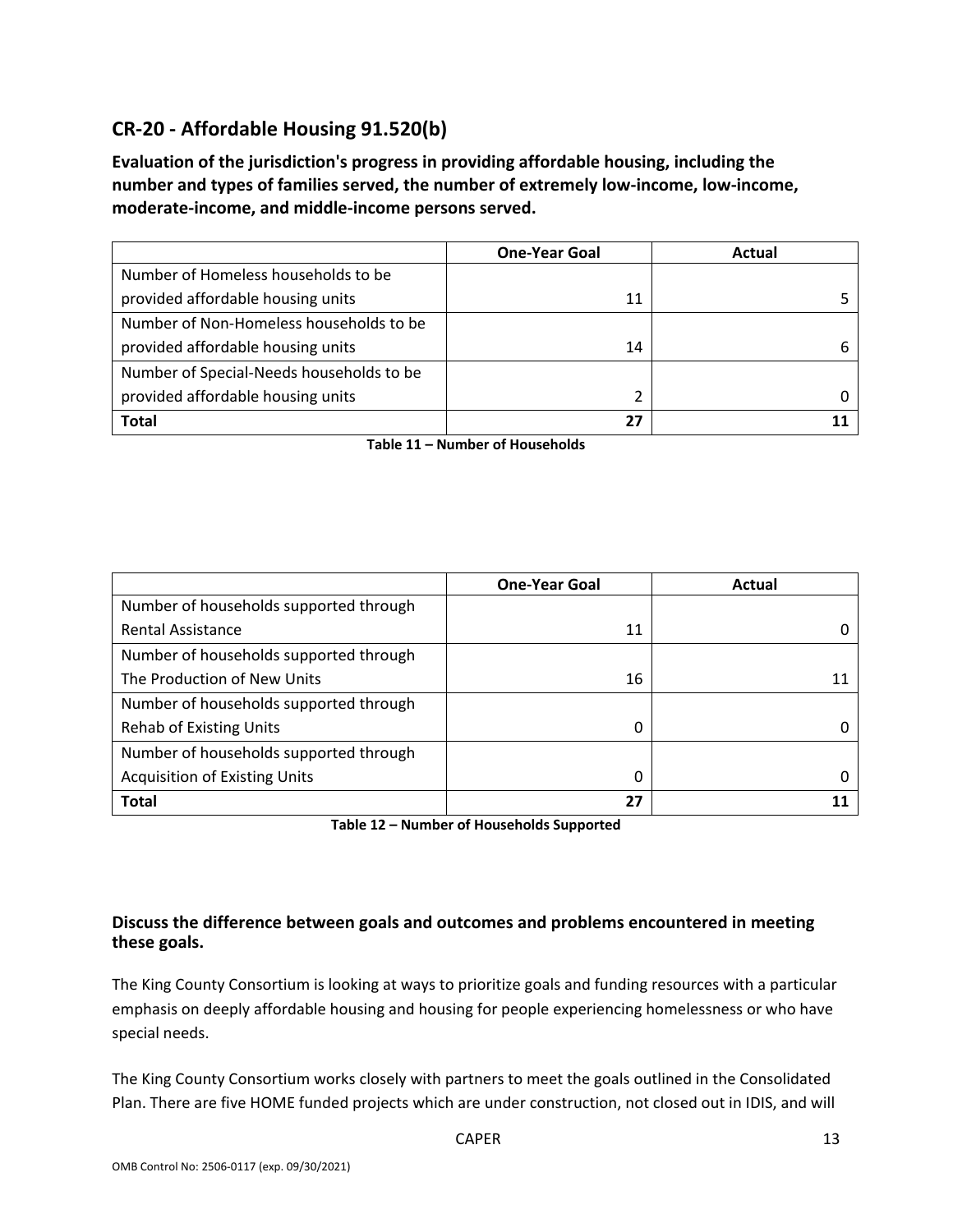be reported on in subsequent years. This resulted in the County not meeting its Production of New Units target. King County has endured a housing affordability crisis throughout this Consolidated Plan period, which has increased the demand beyond available financial resources. Rapidly rising regional population and job growth, escalating costs of labor and construction materials, and constraints on land use and zoning have driven significant increases in the housing affordability gap.

#### **Discuss how these outcomes will impact future annual action plans.**

The King County Consortium is looking at ways to prioritize goals and funding resources with particular emphasis on deeply affordable housing, and housing for people who are homeless or have special needs.

#### **Include the number of extremely low-income, low-income, and moderate-income persons served by each activity where information on income by family size is required to determine the eligibility of the activity.**

| <b>Number of Households Served</b> | <b>CDBG Actual</b> | <b>HOME Actual</b> |
|------------------------------------|--------------------|--------------------|
| <b>Extremely Low-income</b>        | 81                 |                    |
| Low-income                         | 38                 |                    |
| Moderate-income                    | 24                 |                    |
| <b>Total</b>                       | 143                |                    |

**Table 13 – Number of Households Served**

#### **Narrative Information**

2020 funds met the requirements for serving low- and moderate-income individuals.

HOME funds were used to assist households with incomes at or below 50% of Area Median Income for rental projects.

CDBG funds were used for eligible housing activities such as rental projects and homeowner repairs.

Projects undertaken in 2020 met the requirements of Section 215.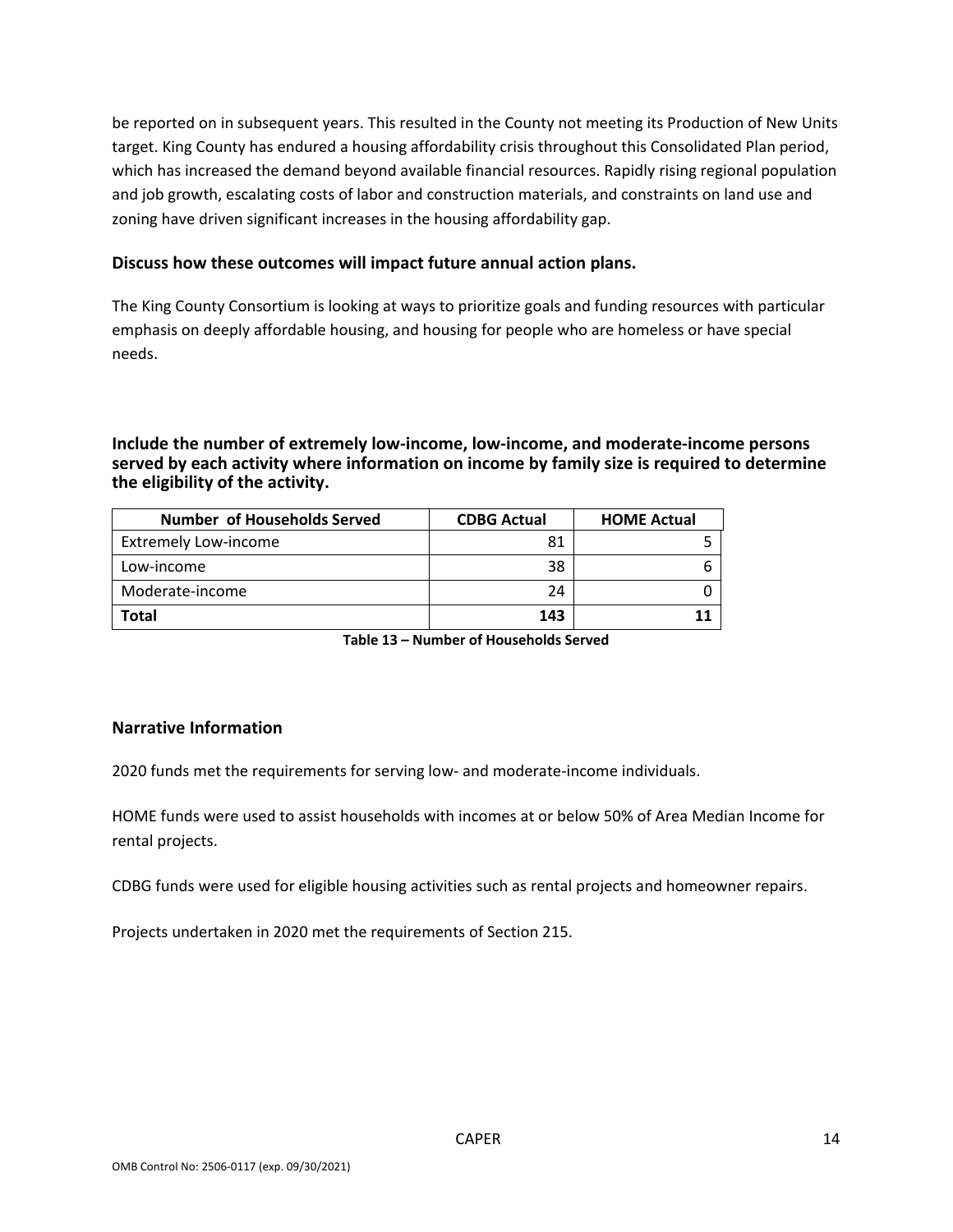# **CR-25 - Homeless and Other Special Needs 91.220(d, e); 91.320(d, e); 91.520(c)**

**Evaluate the jurisdiction's progress in meeting its specific objectives for reducing and ending homelessness through:**

### **Reaching out to homeless persons (especially unsheltered persons) and assessing their individual needs**

Outreach to homeless persons is an important component of efforts to end homelessness in King County. Numerous longstanding programs focus on individuals with behavioral health conditions (PATH, DESC, HOST, PACT, Valley Cities Veteran Services) and chronic substance use disorder (REACH). A mobile medical outreach team operates in south King County, and Healthcare for the Homeless Network nurse/mental health outreach teams operate in six cities. Outreach workers coordinated at a system level provide outreach to homeless/LGBTQ/at-risk youth. Vehicle-focused outreach is active in both east and south King County. Kids Plus works with families on the streets, in tent cities, or car camps countywide. Veteran outreach is undertaken by King County Veteran's programs, as well as federal Supportive Services for Veteran Families program. Many of these teams take advantage of existing meal programs to make non-threatening contact with individuals or families.

### **Addressing the emergency shelter and transitional housing needs of homeless persons**

The Consortium utilizes CDBG and ESG resources for emergency shelter and rapid rehousing. Additionally, King County collaborated with the City of Seattle and other jurisdictions to open emergency winter shelters to address increased need. 5,578 people were identified as unsheltered in the 2020 King County Point In Time Count. This is up from 5,228 people who were identified as unsheltered in 2019. In response to COVID-19, King County worked to reduce shelter concentration by moving more than 700 people out of high-density congregate emergency shelters and into hotel rooms. The results of this effort was reduced spread of COVID-19 and favorable outcomes for clients' health and well-being.

**Helping low-income individuals and families avoid becoming homeless, especially extremely low-income individuals and families and those who are: likely to become homeless after being discharged from publicly funded institutions and systems of care (such as health care facilities, mental health facilities, foster care and other youth facilities, and corrections programs and institutions); and, receiving assistance from public or private agencies that address housing, health, social services, employment, education, or youth needs**

The King County Consortium funds programs and services to assist the most vulnerable members of the community, including programs for children, youth and young adults, seniors, survivors of domestic violence, persons with developmental disabilities, and veterans returning home and rebuilding their lives. Services provided include employment and education resources, the King County Veterans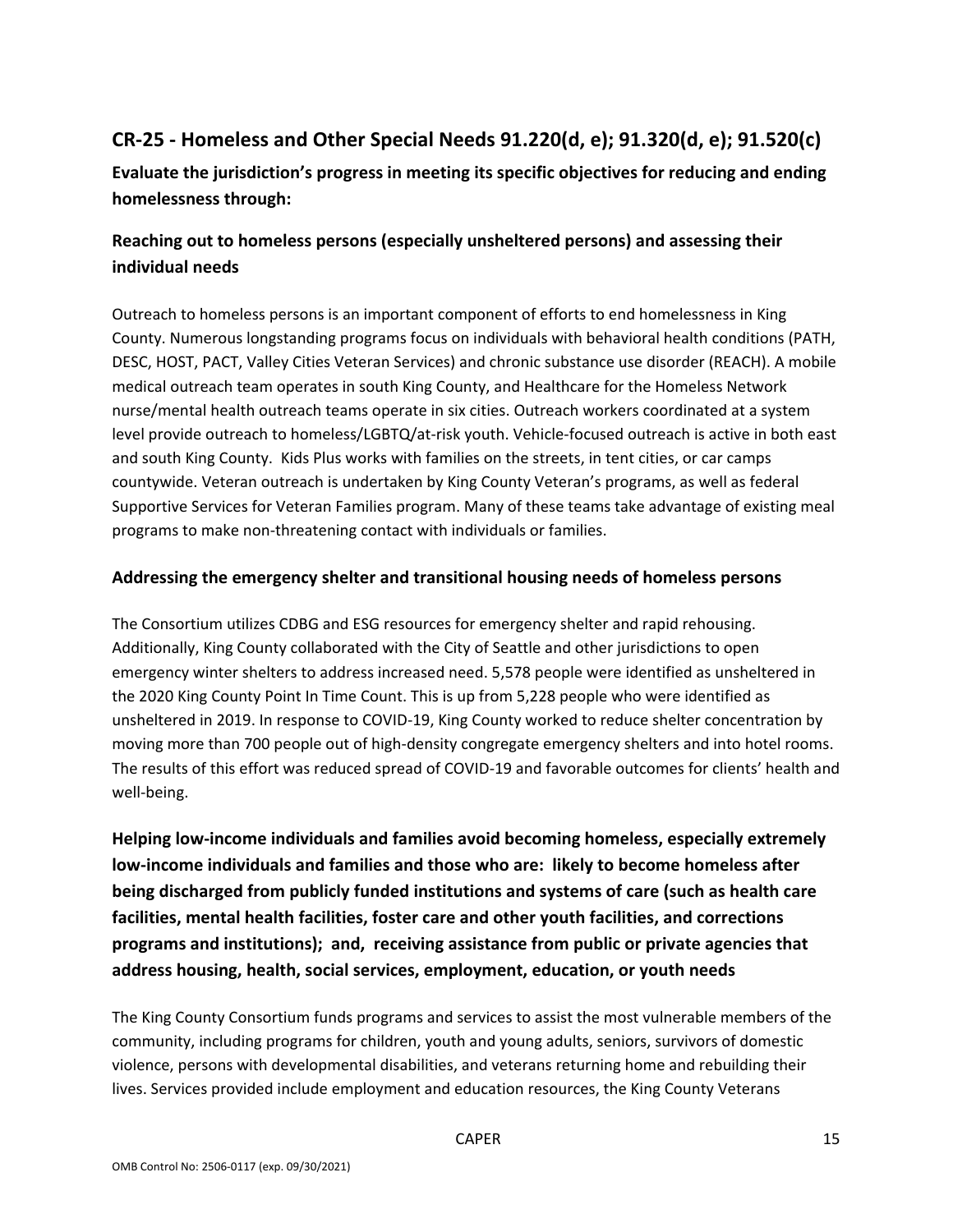Program, assistance to residents with developmental disabilities and their families, and the Child Welfare Early Learning Partnership. The Behavioral Health and Recovery Division (BHRD) provides direct services for crisis outreach and investigation for involuntary commitment, mental health client services, and outreach and triage on the streets for people incapacitated by alcohol or drugs. Beds for people discharged from publicly-funded institutions are identified as a high need and the Housing, Homelessness, and Community Development Division is working closely with the BHRD to address this issue.

The King County Consortium prioritized system-connected housing in the 2020 Housing Finance Program's Affordable Housing Capital Projects RFP, awarding funding to these types of projects throughout the county. System-connected housing serves individuals or households with a member of the household who is involved in the criminal justice, in-patient medical, or behavioral health systems. In 2020, King County also established the Eviction Prevention and Rental Assistance Program to support households impacted by the economic impacts of COVID-19. The program has provided rental assistance to over 8,000 households. Providing rental assistance to households at risk of eviction is a homelessness prevention strategy.

**Helping homeless persons (especially chronically homeless individuals and families, families with children, veterans and their families, and unaccompanied youth) make the transition to permanent housing and independent living, including shortening the period of time that individuals and families experience homelessness, facilitating access for homeless individuals and families to affordable housing units, and preventing individuals and families who were recently homeless from becoming homeless again**

In 2020, the King County Consortium and the local Continuum of Care continued operating the Coordinated Entry for All (CEA) system for homeless housing opportunities. Progress is ongoing in making the system more effective and efficient. Several key parts of this work have been determining how to prioritize people who are experiencing homelessness by need while addressing racial equity, developing effective and culturally sensitive outreach, overcoming barriers to people obtaining housing, and reducing screening and other barriers identified. Outside of the coordinated entry work itself, working closely with private landlords and actually increasing the supply of affordable housing and housing targeted for people who are homeless is key.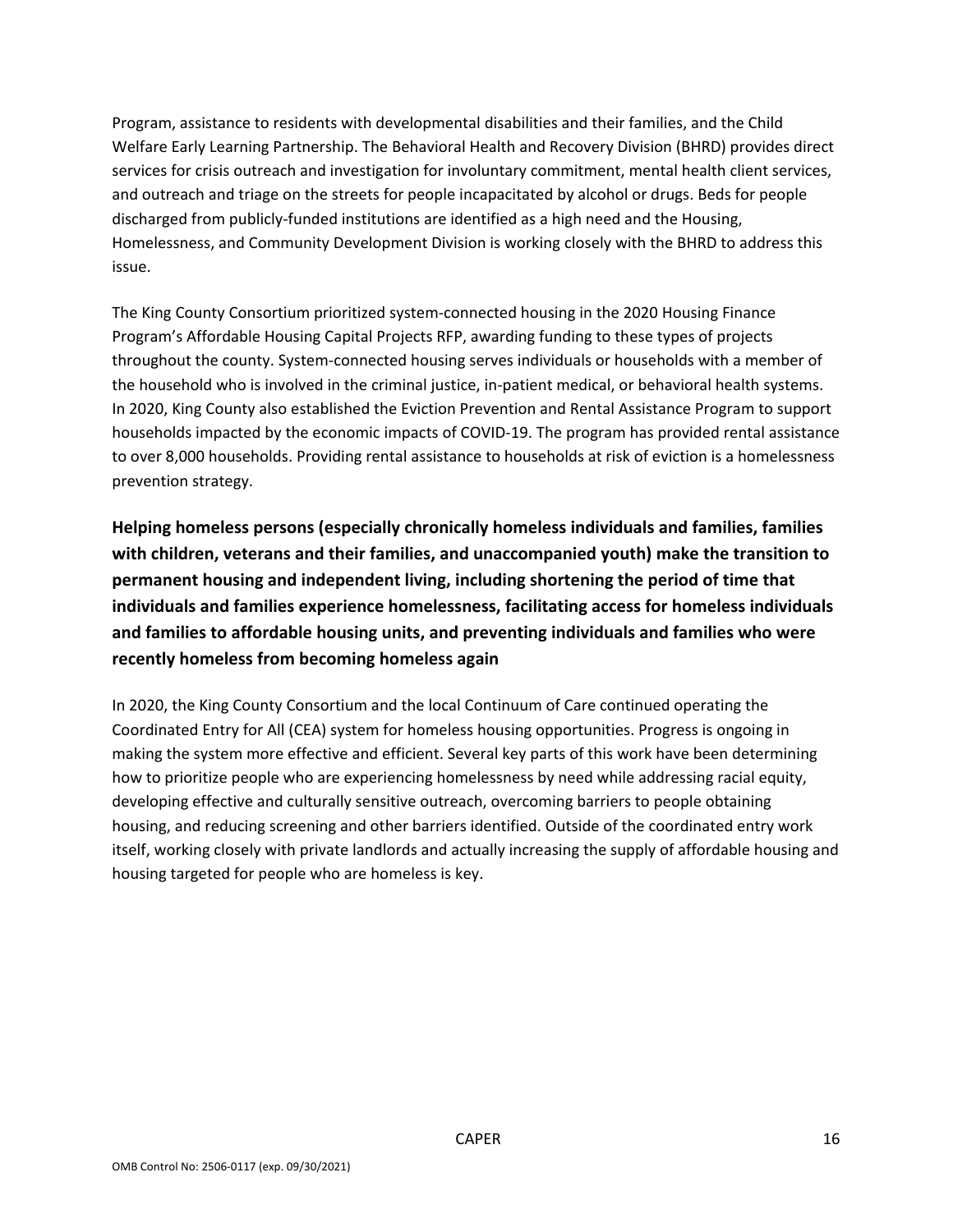# **CR-30 - Public Housing 91.220(h); 91.320(j)**

#### **Actions taken to address the needs of public housing**

The Consortium Consolidated Plan addresses two housing authorities, the King County Housing Authority (KCHA) and the Renton Housing Authority (RHA). Both housing authorities have proactive and successful maintenance programs and staffing to maintain the quality of their housing stock. The King County Housing Authority is one of 39 housing authorities nationwide originally selected to participate in the Moving to Work demonstration program. Both the King County Housing Authority and the Renton Housing Authority participate in planning and coordination efforts with public funders, the Affordable Housing Committee, All Home and jurisdiction partners.

### **Actions taken to encourage public housing residents to become more involved in management and participate in homeownership**

KCHA has a number of programs that aim to encourage self-sufficiency among recipients of subsidized housing assistance, including operation of a Family Self-Sufficiency (FSS) program, on-site workforce development training, and policies that allow residents to earn additional money before seeing an immediate change in their rent. In addition, the Authority operates five manufactured housing communities and both of its HOPE VI projects in White Center have included development of new market-rate homeownership units.

#### **Actions taken to provide assistance to troubled PHAs**

N/A. Neither KCHA nor RHA are troubled PHAs.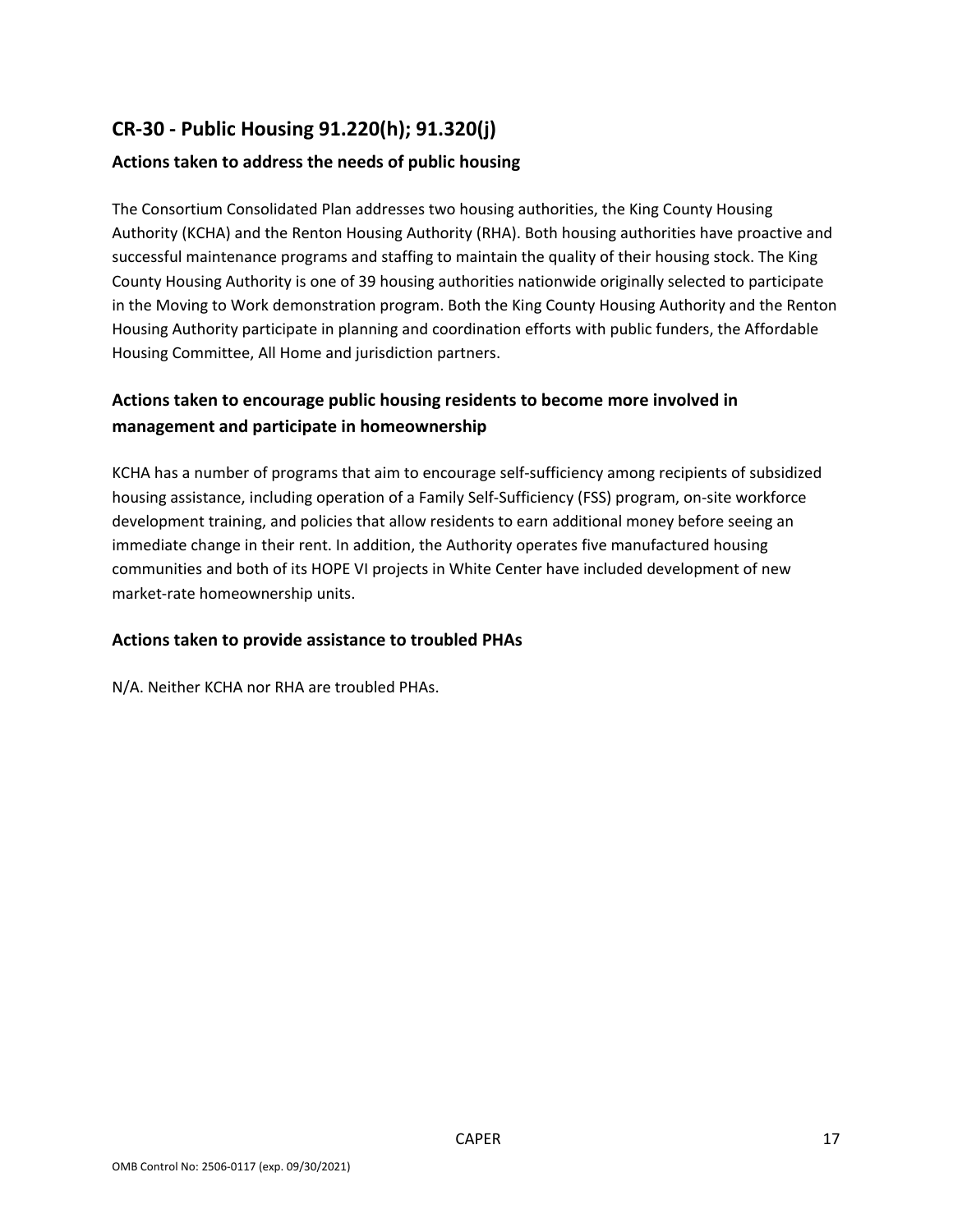# **CR-35 - Other Actions 91.220(j)-(k); 91.320(i)-(j)**

**Actions taken to remove or ameliorate the negative effects of public policies that serve as barriers to affordable housing such as land use controls, tax policies affecting land, zoning ordinances, building codes, fees and charges, growth limitations, and policies affecting the return on residential investment. 91.220 (j); 91.320 (i)**

In 2020, the King County Affordable Housing Committee considered amendments to the Housing chapter of the King County Countywide Planning Policies (CPPs). The CPPs address growth management issues in King County and serve as a framework for each jurisdiction to develop its own comprehensive plan. The proposed amendments promote equitable health and quality of life outcomes for all and are guided by data-driven measures of equity and recent engagement with diverse communities. The draft Housing Chapter proposal addresses issues such as residential displacement, racial homeownership gaps, and the distribution of affordable housing throughout the county.

In response to community displacement concerns amid escalating housing prices and rents, King County is conducting a study of actions it can take to develop and retain affordable housing in the unincorporated areas of Skyway-West Hill and North Highline. King County started the analysis and community engagement for this study in 2020, and the Executive will deliver a final report to the King County Council in September 2021.

### **Actions taken to address obstacles to meeting underserved needs. 91.220(k); 91.320(j)**

The Consortium prioritized serving people and households who are the most vulnerable and lowest income, including persons experiencing homelessness or who have special needs. During the course of the program year, the Consortium worked closely with the local Continuum of Care (CoC), and funding partners to maximize housing and services delivery.

King County's 2021-2022 Biennial Budget changed the County's approach to working with communities. Targeted investments will empower affected community members to co-create priorities and support the requests of community-based organizations. These include a participatory budget process to determine uses for \$10 million in new capital projects in the urban unincorporated areas of Skyway, White Center, Fairwood, East Federal Way, and East Renton, and \$10 million in seed funding for a community center in Skyway, a long-time need that has been requested from the community.

In fall 2020, the King County Executive proposed the Health through Housing program. This program will acquire and preserve existing single-room settings, such as hotels and long-term care facilities, to provide emergency and permanent supportive housing for people experiencing chronic homelessness. The program will also fund operating and supportive services, including behavioral health services, within housing to keep people healthy and housed. King County imposed an additional sales tax of 0.1%, as authorized by RCW 82.14.530, to fund this program. As proposed, the Health Through Housing Fund will address inequities present in the chronic homeless population, including the disproportionate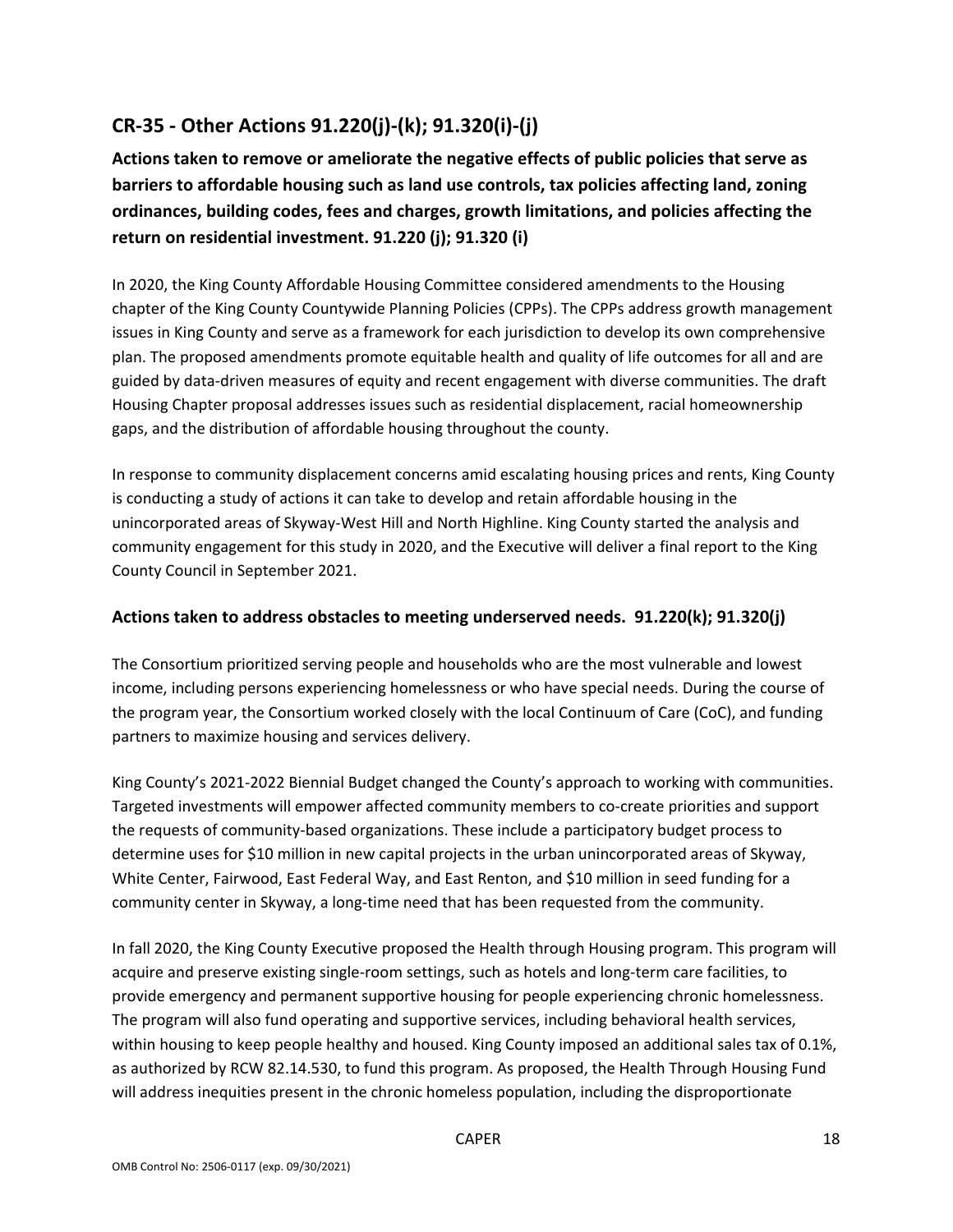representation of Black, Indigenous, and people of color (BIPOC) and other populations. This work will continue in 2021.

#### **Actions taken to reduce lead-based paint hazards. 91.220(k); 91.320(j)**

The King County Housing, Homelessness, and Community Development Division (HHCDD) continues to implement a Lead-Based Paint Program. HHCDD follows the Title X framework established by the U.S. Congress in 1992. This legislation resulted in the final lead-based paint rule, 24 Code of Federal Regulations (CFR) part 35 and 40 CFR part 745, which guides our program through this important process. As of April 22, 2010, HUD and the U.S. Environmental Protection Agency (EPA) collaborated on a new Lead-Based Paint Rule called Renovate, Repair and Paint Rule (RRP). This is an EPA/HUD certified training process (402 of TSCA, 40 CFR Part 745, Subpart L) that is required for all contractors and construction workers working on homes built before 1978. This rule went into effect April 22, 2010. To assist contractors doing business with the County and participating in projects through the King County Housing Repair Program (HRP), this certified EPA training, conducted by King County, is offered as an additional service to the construction community. HUD has not changed the lead-based paint requirements, but has adopted the new RRP training and certificate process. Buildings constructed before 1978 and scheduled for rehabilitation are assessed for lead-based paint risks and potential hazards. A lead-based paint risk assessment is frequently obtained to assess potential lead-based paint risks in the housing projects undertaken. The Washington State Department of Commerce, through their Lead Based Paint program, regulates and coordinates all lead based paint activities. King County HRP is a State certified RRP trainer and listed as a certified firm under #9033 and a State Lead Based Paint Risk Assessor.

If the construction process will disturb painted surfaces that contain lead, the contractors will implement safe work practices throughout the construction activity. Licensed and bonded contractors working on projects containing lead paint are trained and certified under the RRP training model, as well as HUD's safe-work practices and interim control procedures. These procedures are designed to reduce exposure risks when dealing with lead-based paint. At the conclusion of a construction process, the contractor will obtain a final clearance report. This indicates the completion of the project and certification that it is clean, safe, and decent housing, and free of lead dust at time of inspection. These techniques reduce the potential long-term exposure to lead hazards in homes of King County residents served by our program.

### **Actions taken to reduce the number of poverty-level families. 91.220(k); 91.320(j)**

The King County Health and Human Services Transformation Vision has set a goal that the people of King County will experience gains in health and well-being because the community worked collectively to make the shift from a costly, crisis-oriented response to health and social problems, to one that focuses on prevention, embraces recovery and eliminates disparities.

Under this Transformation vision, King County staff across departments, including DCHS, Public Health,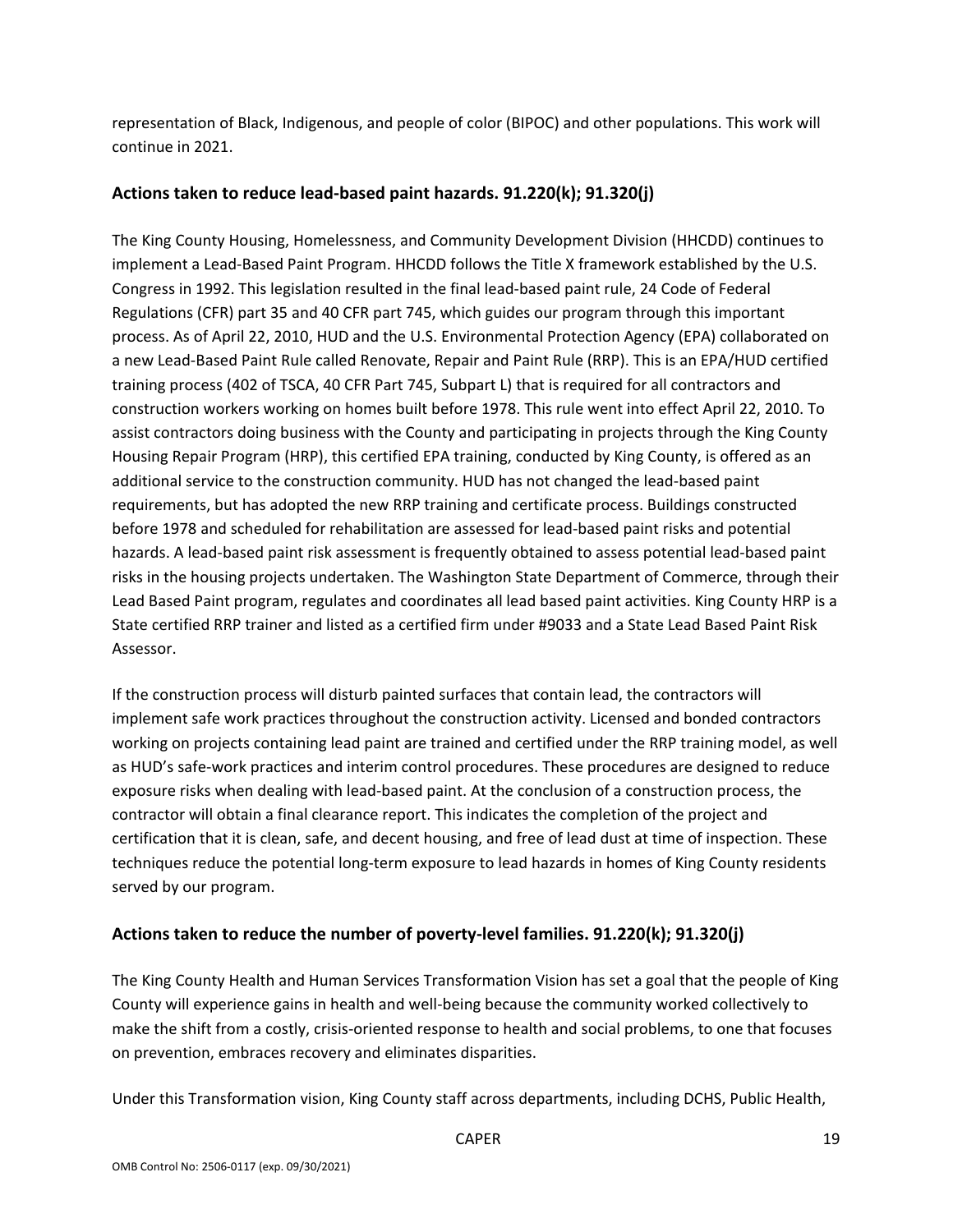Natural Resources and Parks, and Metro are working with a large variety of partners on several initiatives to move toward realization of the goals, including:

- *Best Starts for Kids Levy* King County voters approved a ballot initiative in 2015 to fund upstream prevention programs in three areas: 1.) Prenatal to age 5 early intervention programs; 2.) Continuing investments in youth and young adults ages 5-24 to preserve the gains made with early childhood investments; and 3.) Communities of Opportunity funding for lower-income communities that are working in collective impact in a community-driven, proactive model to bring about positive results in life outcomes for our children and families in King County. In 2020, King County developed the proposal for renewal of the Best Starts for Kids Levy in November 2021.
- *Communities of Opportunity*  King County collaborates with the Seattle Foundation for the Communities of Opportunity initiative with the ambitious goal of creating greater health, social, economic and racial equity in King County so that all people have the opportunity to thrive and prosper.
- *Regional Access Points*  In 2016, King County began funding Regional Access Points (RAPs) to ensure all residents have local access to the Coordinated Entry for All system. Households experiencing homelessness can more easily get help accessing housing and other resources to address their housing crisis. To ensure the commitment to providing equitable access to all, mobile services are provided where transportation to a RAP is a barrier. The RAPs were the first in the county to provide homelessness diversion services – a strategy that targets people as they are applying for entry into a shelter, helping them identify immediate alternate housing arrangements and, if necessary, connecting them with services and financial assistance to help them return to permanent housing. King County RAPs have become the "front door" to the emergency housing crisis system.

These specific initiatives are tied together through a broad, results-based framework to create profound changes that will move the region to a system that is primarily preventative rather than crisis-oriented. Policy and system change needs will be identified through this work at many levels of government, and cross-sectoral approaches used to address these needs.

### **Actions taken to develop institutional structure. 91.220(k); 91.320(j)**

In 2020, King County and Seattle continued to transition their homelessness response systems into the King County Regional Homelessness Authority (KCRHA). The KCRHA Governing Board convened electronically through 2020 to confirm the appointment of the Implementation Board, establish by-laws, conduct a search for an Executive Director in 2020, consider racial equity and representation of residents with lived experience of homelessness, and coordinate staff and logistical transitions.

King County contracted with the Housing Development Consortium of Seattle-King County in 2020 to support cities in North King County and the Snoqualmie Valley to increase the supply of affordable housing through subregional collaboration.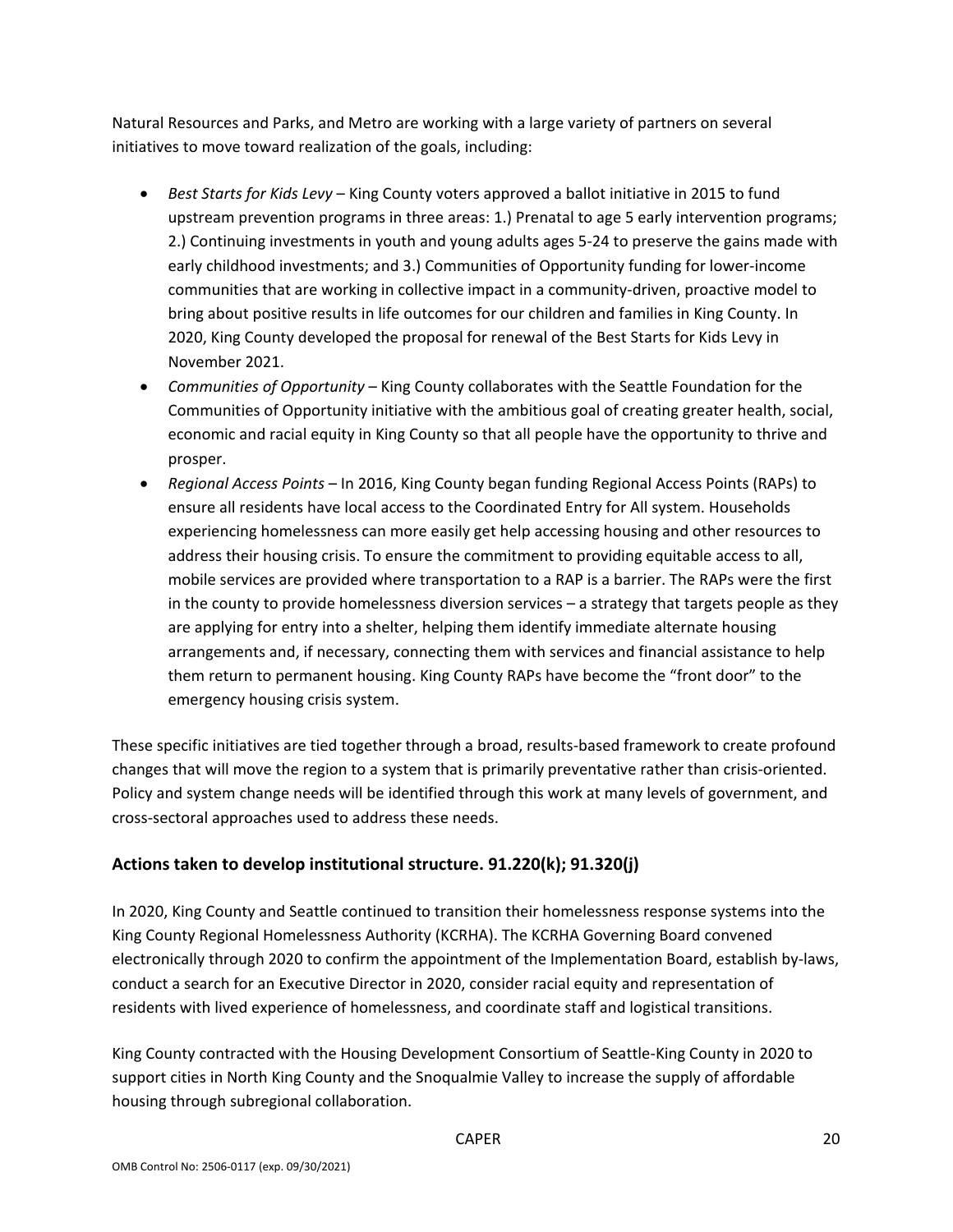2020 was the first year of full operation of the South King Housing and Homelessness Partners, a new subregional collaboration that takes a coordinated and comprehensive approach to increase housing stability and preserve quality affordable housing in South King County.

### **Actions taken to enhance coordination between public and private housing and social service agencies. 91.220(k); 91.320(j)**

The Consortium continues to coordinate between public funders and stakeholders, including partner jurisdictions, Seattle-King County Public Health, King County Developmental Disabilities and Early Childhood Supports Division, King County Behavioral Health and Recovery Division, Washington State Department of Commerce, A Regional Coalition for Housing, the City of Seattle, Washington State Housing Finance Commission, King County Housing Authority, Renton Housing Authority, Veterans Administration, United Way, Seattle Foundation, Raikes Foundation, Gates Foundation, numerous nonprofit organizations, service providers, and private investors. In addition, the Affordable Housing Committee includes both elected officials and stakeholder members. Stakeholder membership includes for-profit and affordable housing developers, housing authorities, and tenants' rights organizations.

# **Identify actions taken to overcome the effects of any impediments identified in the jurisdictions analysis of impediments to fair housing choice. 91.520(a)**

The King County Consortium works closely with housing providers, the Housing Development Consortium of Seattle-King County, public funders, and the public to increase housing choice, reduce screening criteria and other barriers to people securing and maintaining housing.

In 2020, King County transmitted the Analysis of Impediments to Fair Housing Choice to the King County Council. Key initiatives and investments undertaken in 2020 that affirmatively further fair housing included establishing the King County Eviction Prevention and Rental Assistance Program, funding a participatory budget process to determine uses for \$10 million in new capital projects in the urban unincorporatedareas, establishing the Health through Housing Fund, conducting the Skyway-West Hill and North Highline Anti-displacement Strategies Report, providing funding for 103 units with three or more bedrooms for larger families, and planning for growth through a health and equity lens.

The King County Office of Equity and Social Justice's Civil Rights Program investigates and resolves complaints of discrimination for unincorporated parts of King County.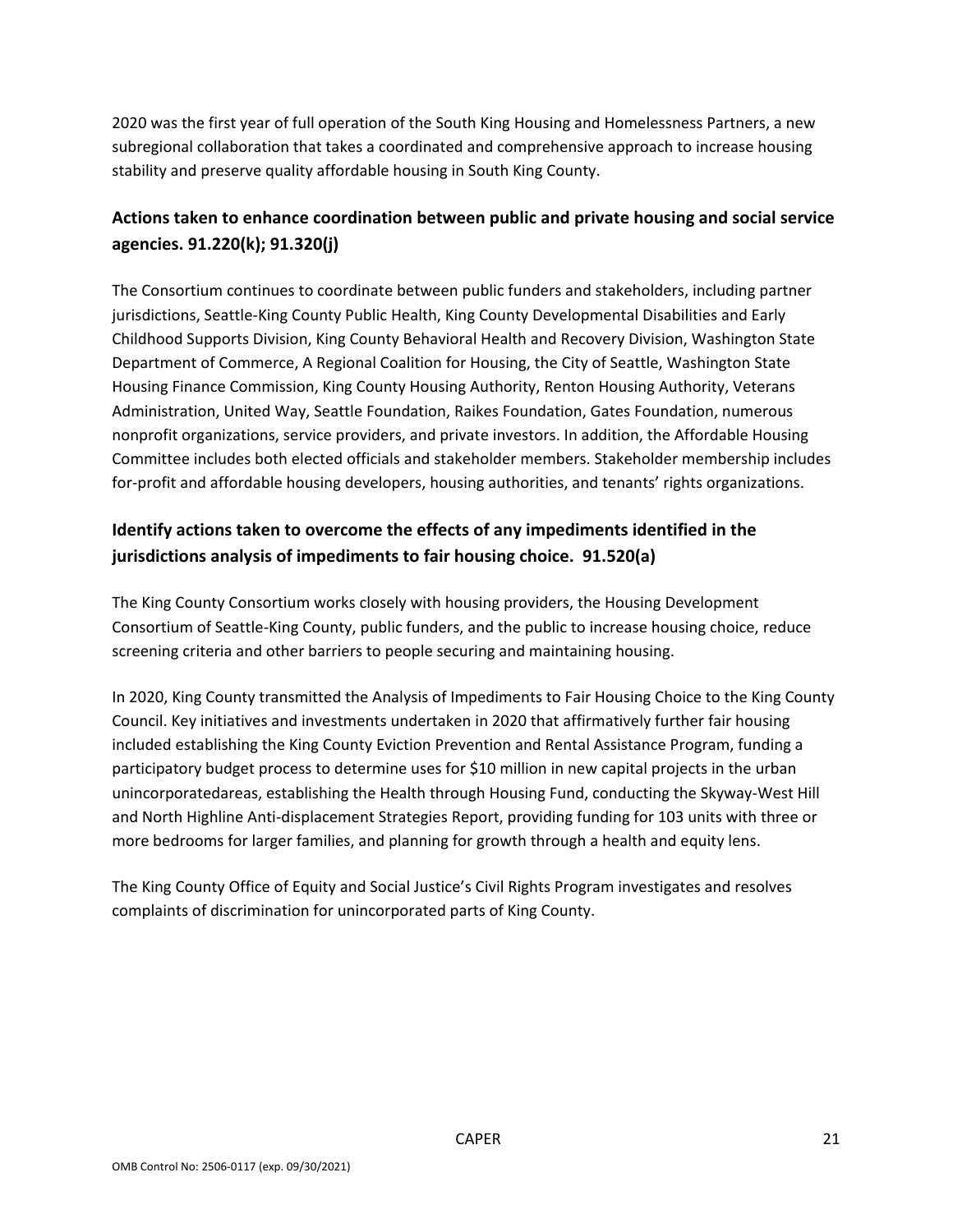### **CR-40 - Monitoring 91.220 and 91.230**

**Describe the standards and procedures used to monitor activities carried out in furtherance of the plan and used to ensure long-term compliance with requirements of the programs involved, including minority business outreach and the comprehensive planning requirements**

The public funders use a joint inspection tool, based on the HUD Real Estate Assessment Center Physical Assessment Sub-system. Visits to properties are currently coordinated between funders to minimize the burden of multiple visits to the same property over the course of a year. Schedules between public funders are coordinated for jointly funded projects. King County had not yet performed any HOME funded project inspections when inspections were halted due to COVID-19. King County obtained a waiver for inspections from HUD pursuant to the April 10, 2020 Notice of Availability of waivers and suspensions of the HOME Program Requirements in Response to COVID-19. HUD has extended these waivers through September 30, 2021.

King County continues to participate with the Washington State Housing Finance Commission, the State of Washington Department of Commerce, and the City of Seattle in using the Web-Based Annual Report System (WBARS). Reports from WBARS are used to monitor compliance with the HOME requirements in each project's contract.

The Asset Management's tenant income verification monitoring process provides reliable, accountable review of income documentation from sample units within each HOME-assisted project that verifies tenant income eligibility and accurate reporting in WBARS. In addition to demographic and compliance information on tenant occupants of the housing, the system collects critical year-end operating and reserve information to assist property owners and funders identify potential issues in advance of problems. The data allows staff to provide technical assistance to property owners in a timely manner.

King County includes language in all contracts including "Small Contractors and Suppliers and Minority and Women Business Enterprises Opportunities - King County encourages the Contractor to utilize small businesses, including Small Contractors and Suppliers (SCS) and minority-owned and women-owned business enterprises certified by the Washington state Office of Minority and Women's Business Enterprises (OMWBE) in County contracts. The County encourages the Contractor to use voluntary practices to promote open competitive opportunities for small businesses, including SCS firms and minority-owned and women-owned business enterprises.

King County also monitors subrecipients, if applicable, for compliance with CDBG and Title 2 Part 200 Uniform Administrative Requirements, Cost Principles and Audit Requirements for Federal Awards. The County's review includes compliance with 200.321 which states: § 200.321 Contracting with small and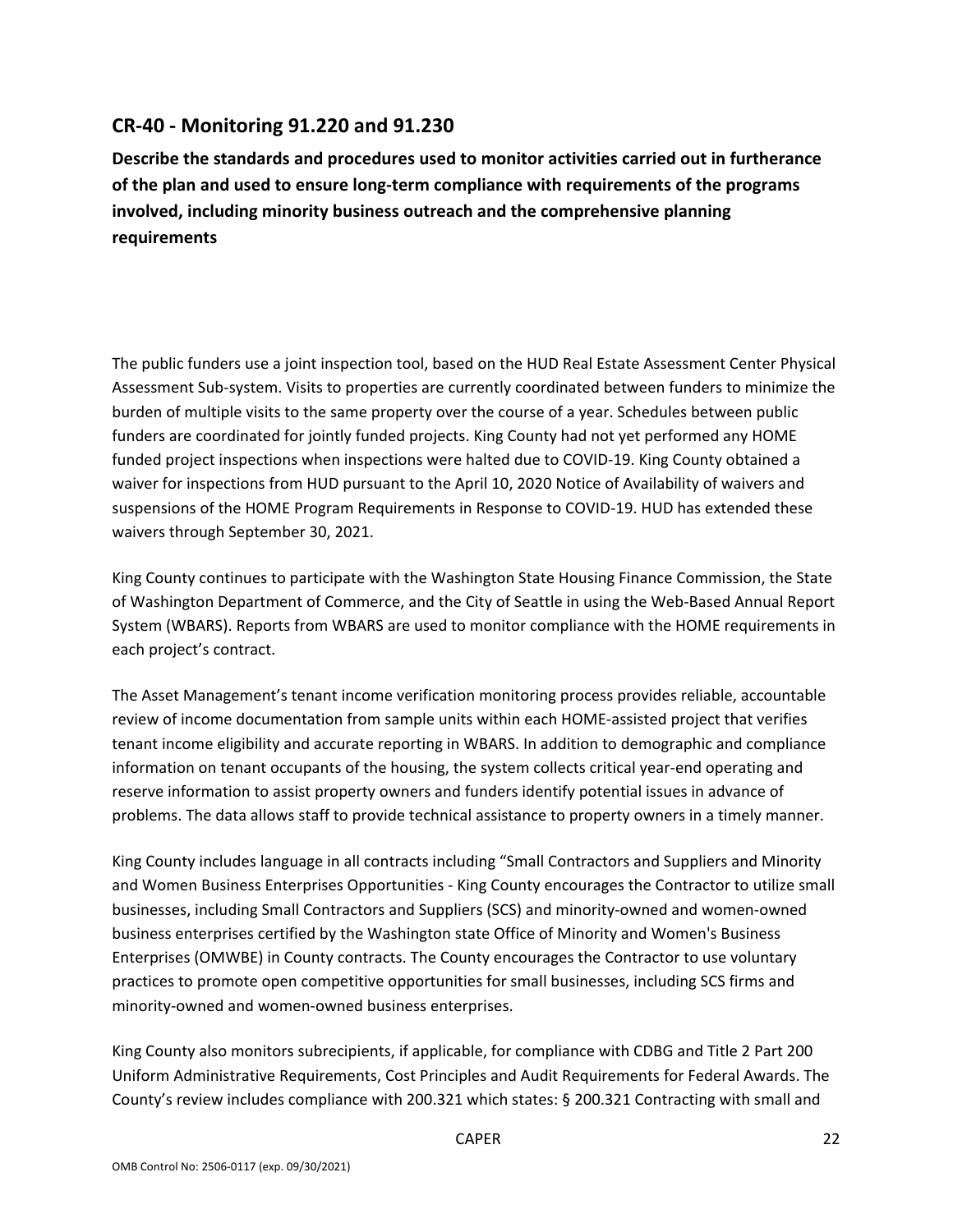minority businesses, women's business enterprises, and labor surplus area firms.

In 2020, Community Development (CD) staff performed on-site monitoring of three Community Development Block Grant (CDBG) funded projects, including one city project and two non-profit projects.

The process included the Fiscal Manager and Project Manager interviewing staff as well as reviewing project and client files, audits, policies and procedures, financial transactions and beneficiary/accomplishment reports. Staff also reviewed how internal controls of these programs functioned (roles of staff and administrative oversight). Staff reviewed documents and procedures to ensure compliance with HUD regulations at 24 CFR Part 570 and the Uniform Administrative Requirements at Part 200. The results of the reviews were as follows:

- City of Pacific had no Findings or Concerns.
- Habitat for Humanity Seattle-King County had no Findings or Concerns.
- New Roots Microenterprise had one Finding and four Concerns. The Finding is closed.

#### **Citizen Participation Plan 91.105(d); 91.115(d)**

### **Describe the efforts to provide citizens with reasonable notice and an opportunity to comment on performance reports**.

The King County Consortium posted notices of the CAPER availability in the Seattle Times and the King County website. The CAPER was available for comment at a Zoom public meeting on March 25, 2021. There were no comments.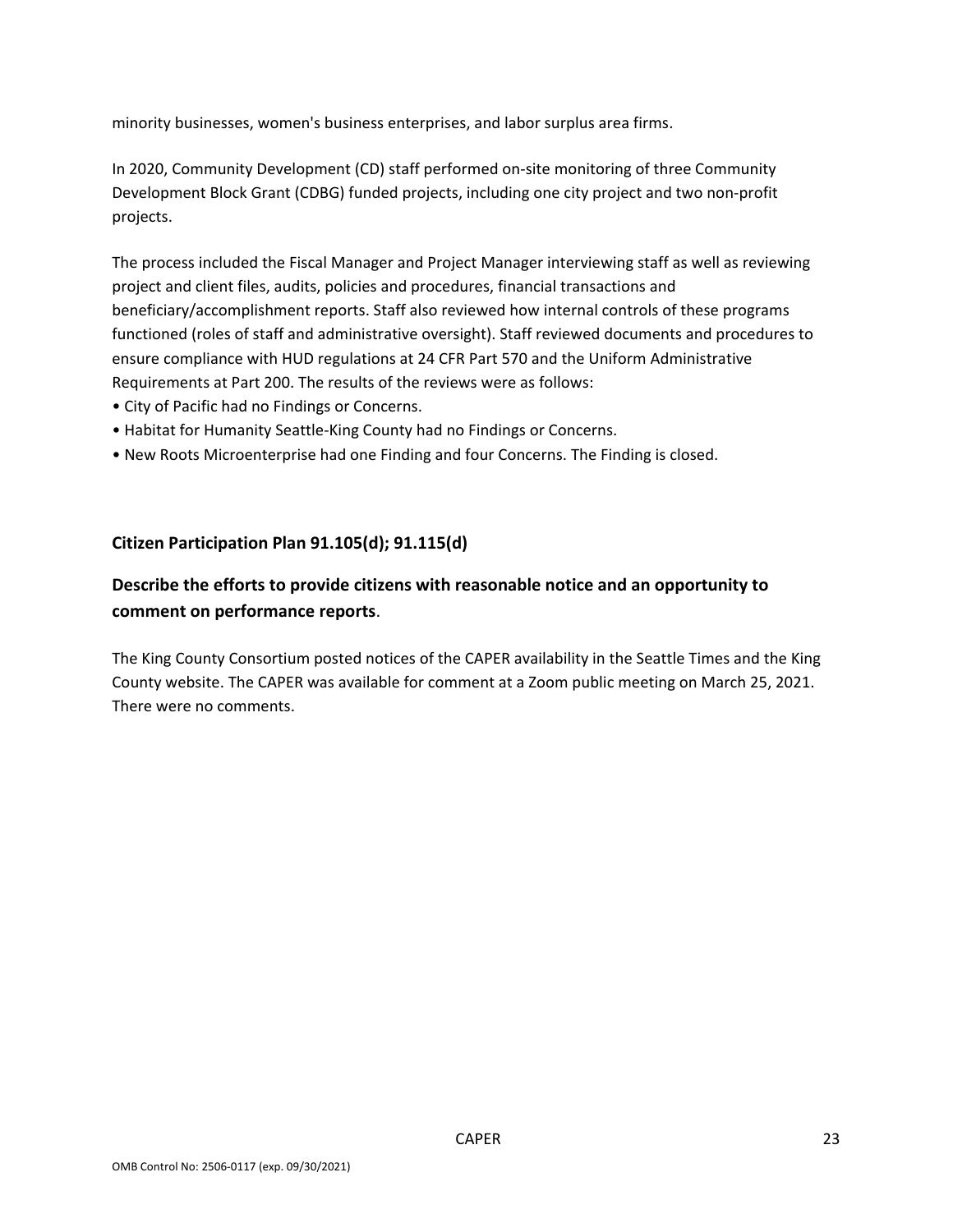# **CR-45 - CDBG 91.520(c)**

# **Specify the nature of, and reasons for, any changes in the jurisdiction's program objectives and indications of how the jurisdiction would change its programs as a result of its experiences.**

There were no changes to the program objectives. For the fifth year the Community Development Program used a web-based application system through Zoom Grants, providing greater efficiency and transparency. Additionally, this is the first year that all the rating and evaluating of projects in the RFP also used ZoomGrants, which was a more streamlined and efficient process. All programs are making formal efforts to improve accessibility to agencies which may encounter barriers to traditional funding applications due to cultural, capacity, transportation, and other challenges.

The County will make its final Section 108 loan payment for Greenbridge in April 2021.

**Does this Jurisdiction have any open Brownfields Economic Development Initiative (BEDI) grants?**

No

**[BEDI grantees] Describe accomplishments and program outcomes during the last year.**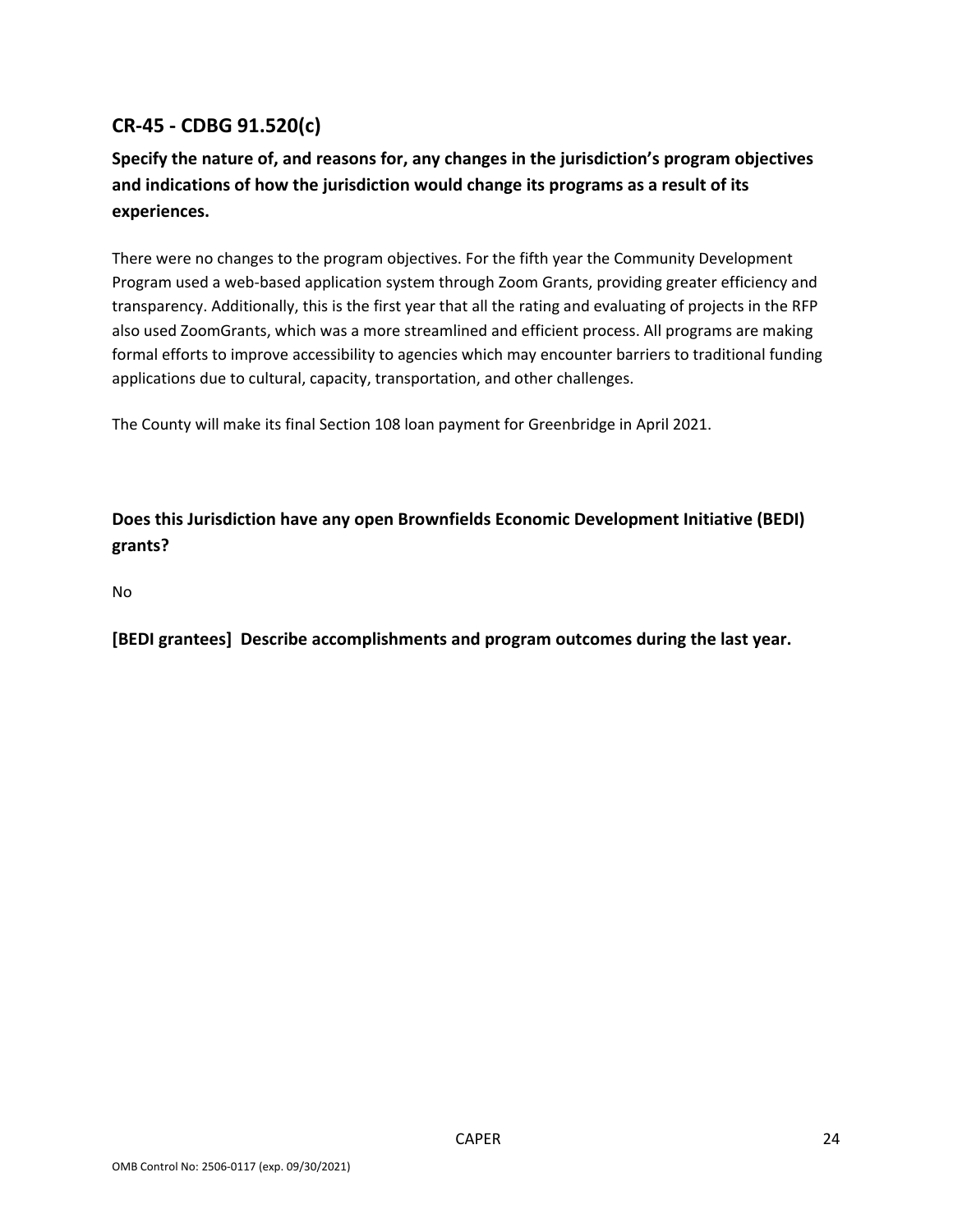# **CR-50 - HOME 91.520(d)**

# **Include the results of on-site inspections of affordable rental housing assisted under the program to determine compliance with housing codes and other applicable regulations**

Please list those projects that should have been inspected on-site this program year based upon the schedule in §92.504(d). Indicate which of these were inspected and a summary of issues that were detected during the inspection. For those that were not inspected, please indicate the reason and how you will remedy the situation.

As discussed earlier, King County had not yet performed any HOME funded project inspections when inspections were halted due to COVID-19. King County obtained a waiver for inspections from HUD pursuant to the April 10 2020 Notice of Availability of waivers and suspensions of the HOME Program Requirements in Response to COVID-19. HUD has extended these waivers through September 30, 2021.

# **Provide an assessment of the jurisdiction's affirmative marketing actions for HOME units. 92.351(b)**

King County has policies and procedures for affirmative marketing of vacant units in projects of five or more units, per 24 CFR 92.351. Owners participating in the HOME program are informed of affirmative marketing requirements in the funding process. The Equal Housing Opportunity logo is included in all material distributed about the program and affirmative marketing policies are required in management plans.

# **Refer to IDIS reports to describe the amount and use of program income for projects, including the number of projects and owner and tenant characteristics**

In 2020, Program Income was spent on administration in the amount of \$32,167. Additionally, \$137,916 was spent for 11 housing repair projects.

# **Describe other actions taken to foster and maintain affordable housing. 91.220(k) (STATES ONLY: Including the coordination of LIHTC with the development of affordable housing). 91.320(j)**

The King County Consortium leverages federal, state, and local funds (countywide and local jurisdictions) to develop and maintain affordable housing. The HOME funded 30 Bellevue project leveraged Low Income Housing Tax Credits with an equity investment of over \$10,700,000, and received a capital award from the Washington State Department of Commerce of \$2,000,000. In addition, 30 Bellevue leveraged project based Section 8 vouchers to serve people who were formerly homeless.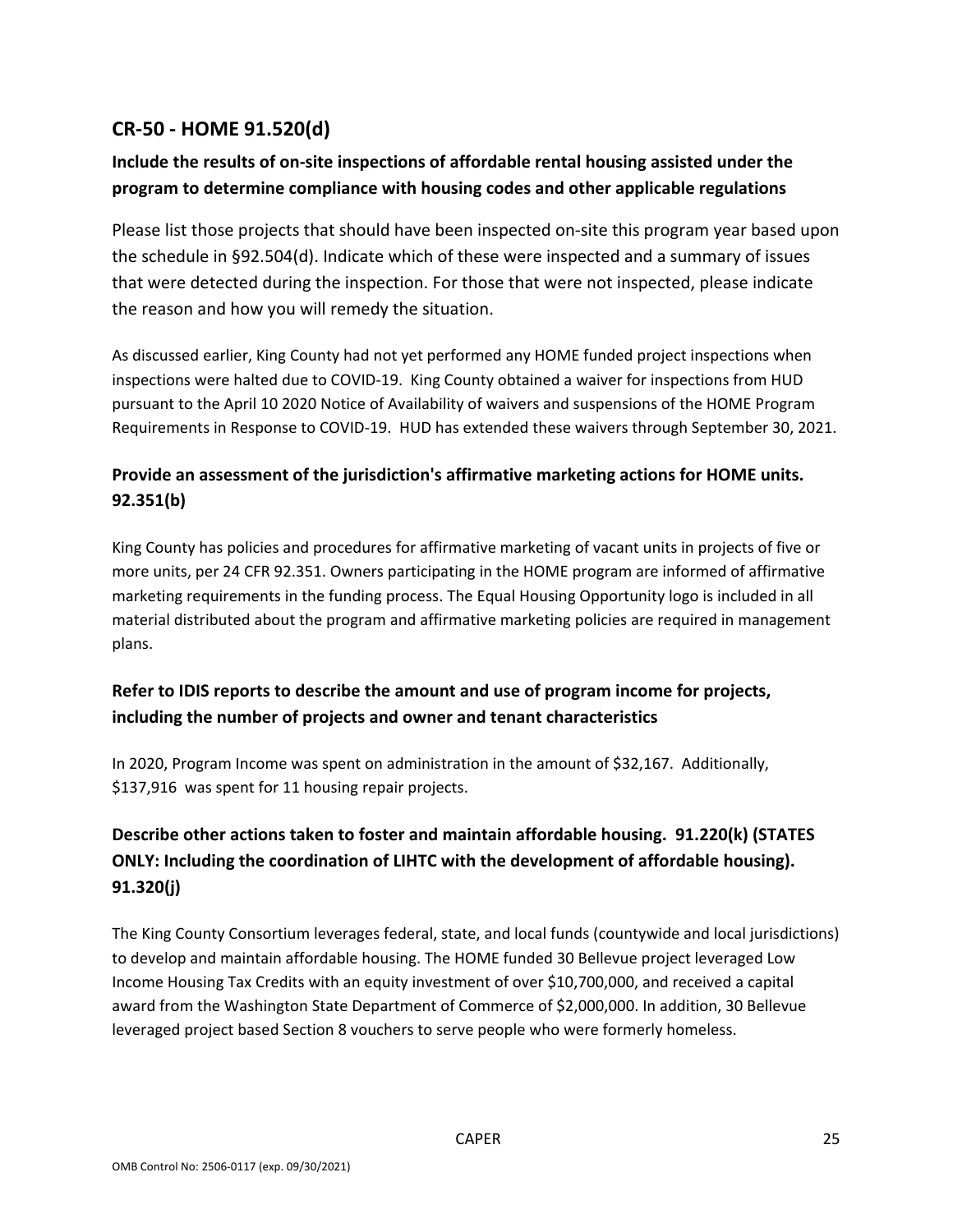# **CR-60 - ESG 91.520(g) (ESG Recipients only)**

### **ESG Supplement to the CAPER in** *e-snaps*

### **For Paperwork Reduction Act**

| 1. Recipient Information-All Recipients Complete                                         |                              |
|------------------------------------------------------------------------------------------|------------------------------|
| <b>Basic Grant Information</b><br><b>Recipient Name</b>                                  | <b>KING COUNTY</b>           |
|                                                                                          | 128086869                    |
| <b>Organizational DUNS Number</b>                                                        | 916001327                    |
| <b>EIN/TIN Number</b>                                                                    |                              |
| <b>Indentify the Field Office</b>                                                        | <b>SEATTLE</b>               |
| Identify CoC(s) in which the recipient or<br>subrecipient(s) will provide ESG assistance | Seattle/King County CoC      |
| <b>ESG Contact Name</b>                                                                  |                              |
| <b>Prefix</b>                                                                            | <b>Mrs</b>                   |
| <b>First Name</b>                                                                        | Janice                       |
| <b>Middle Name</b>                                                                       | 0                            |
| <b>Last Name</b>                                                                         | Hougen                       |
| <b>Suffix</b>                                                                            | 0                            |
| <b>Title</b>                                                                             | <b>ESG Program Manager</b>   |
| <b>ESG Contact Address</b>                                                               |                              |
| <b>Street Address 1</b>                                                                  | 401 5th Ave, Suite 510       |
| <b>Street Address 2</b>                                                                  | 0                            |
| City                                                                                     | Seattle                      |
| <b>State</b>                                                                             | <b>WA</b>                    |
| <b>ZIP Code</b>                                                                          | 98104-                       |
| <b>Phone Number</b>                                                                      | 2062639089                   |
| <b>Extension</b>                                                                         | 0                            |
| <b>Fax Number</b>                                                                        | 0                            |
| <b>Email Address</b>                                                                     | janice.hougen@kingcounty.gov |
| <b>ESG Secondary Contact</b>                                                             |                              |
| <b>Prefix</b>                                                                            |                              |
| <b>First Name</b>                                                                        |                              |
| <b>Last Name</b>                                                                         |                              |
| Suffix                                                                                   |                              |

**Title**

**Phone Number**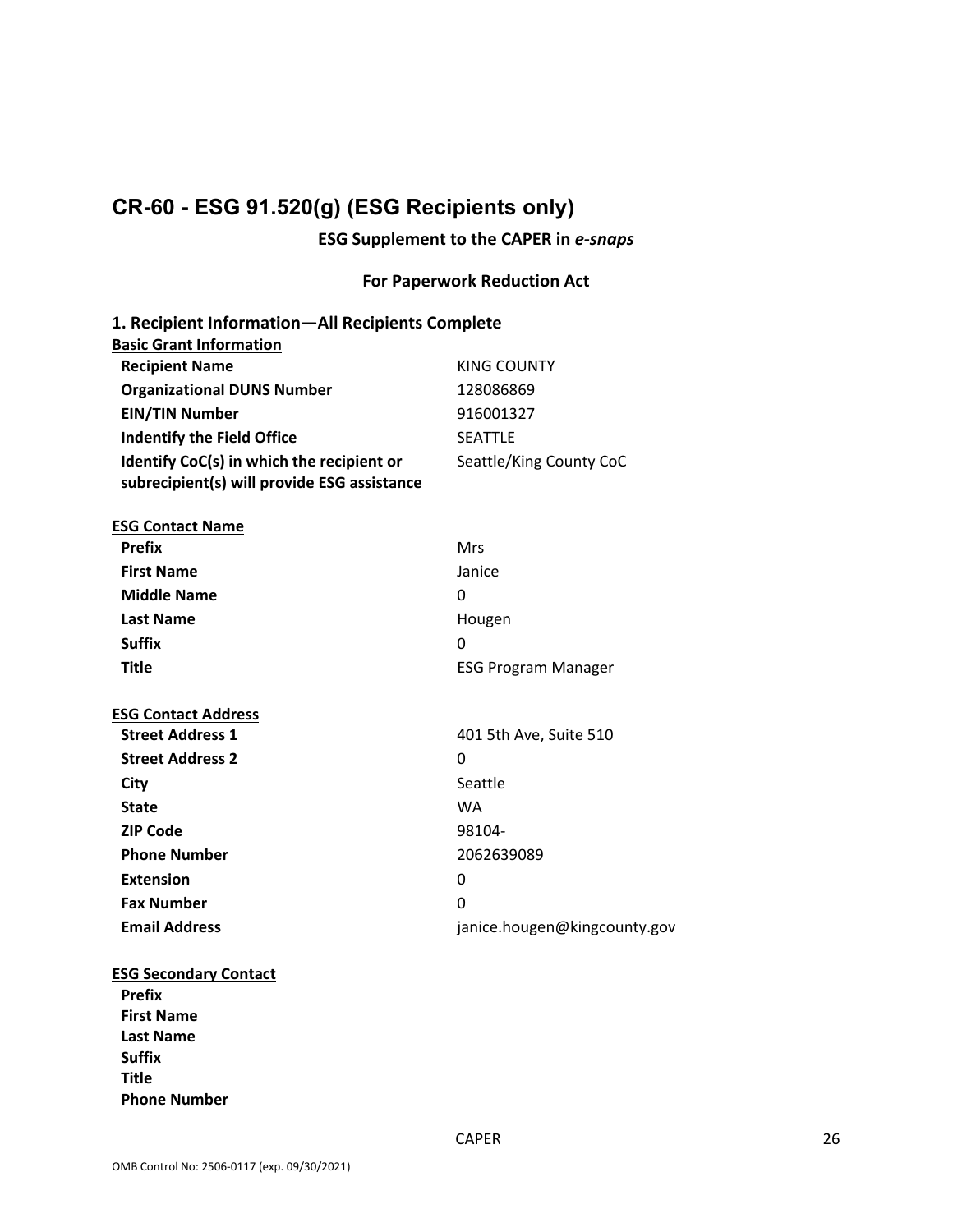**Extension Email Address**

**2. Reporting Period—All Recipients Complete** 

| <b>Program Year Start Date</b> | 01/01/2020 |
|--------------------------------|------------|
| <b>Program Year End Date</b>   | 12/31/2020 |

### **3a. Subrecipient Form – Complete one form for each subrecipient**

**Subrecipient or Contractor Name City State Zip Code DUNS Number Is subrecipient a vistim services provider Subrecipient Organization Type ESG Subgrant or Contract Award Amount**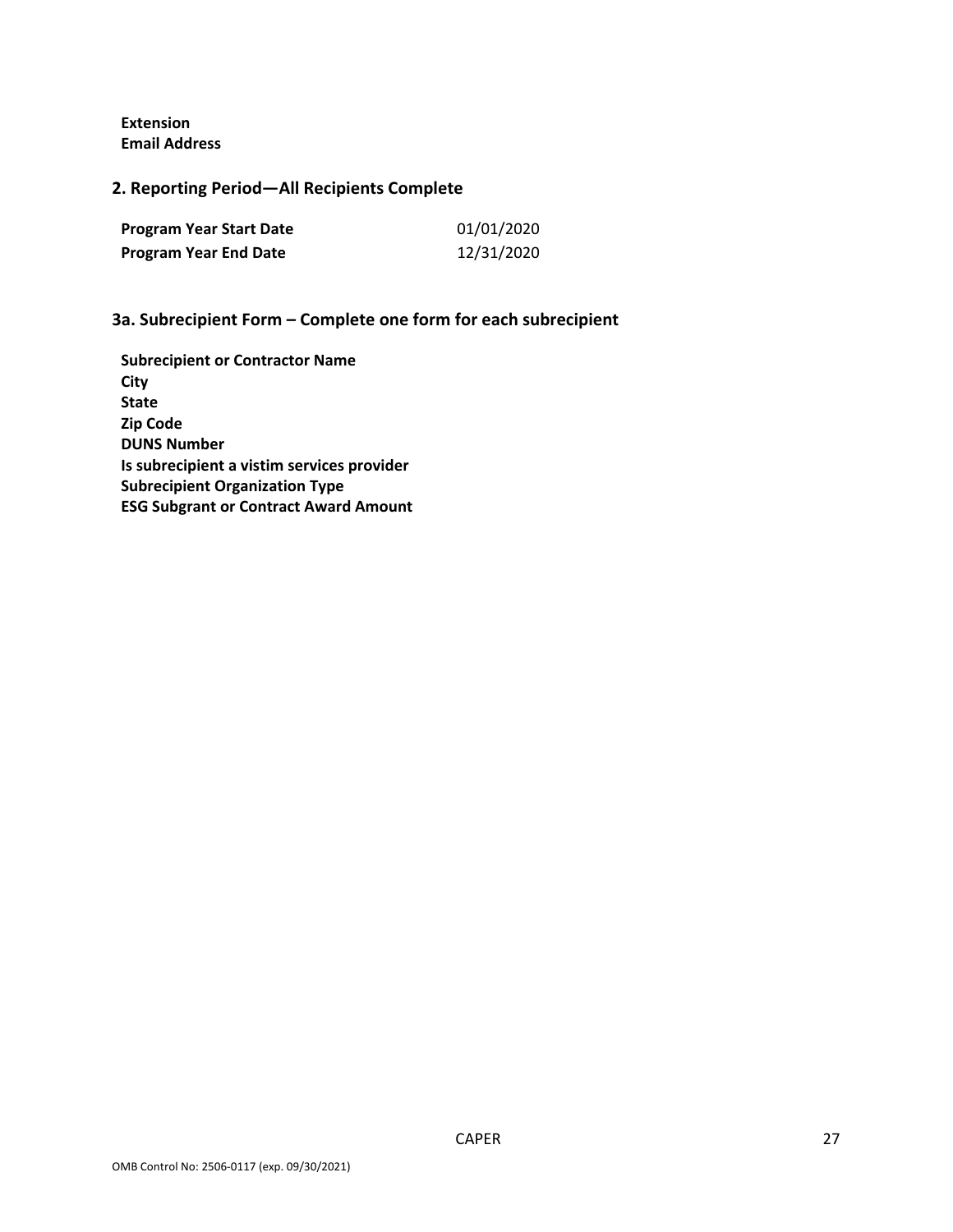### **CR-65 - Persons Assisted**

#### **4. Persons Served**

### **4a. Complete for Homelessness Prevention Activities**

| <b>Number of Persons in</b> | <b>Total</b> |
|-----------------------------|--------------|
| <b>Households</b>           |              |
| Adults                      |              |
| Children                    |              |
| Don't Know/Refused/Other    |              |
| <b>Missing Information</b>  |              |
| Total                       |              |

**Table 16 – Household Information for Homeless Prevention Activities**

#### **4b. Complete for Rapid Re-Housing Activities**

| <b>Number of Persons in</b> | Total |
|-----------------------------|-------|
| <b>Households</b>           |       |
| Adults                      |       |
| Children                    |       |
| Don't Know/Refused/Other    |       |
| <b>Missing Information</b>  |       |
| Total                       |       |

**Table 17 – Household Information for Rapid Re-Housing Activities**

#### **4c. Complete for Shelter**

| <b>Number of Persons in</b> | <b>Total</b> |
|-----------------------------|--------------|
| <b>Households</b>           |              |
| Adults                      |              |
| Children                    |              |
| Don't Know/Refused/Other    |              |
| <b>Missing Information</b>  |              |
| Total                       |              |

**Table 18 – Shelter Information**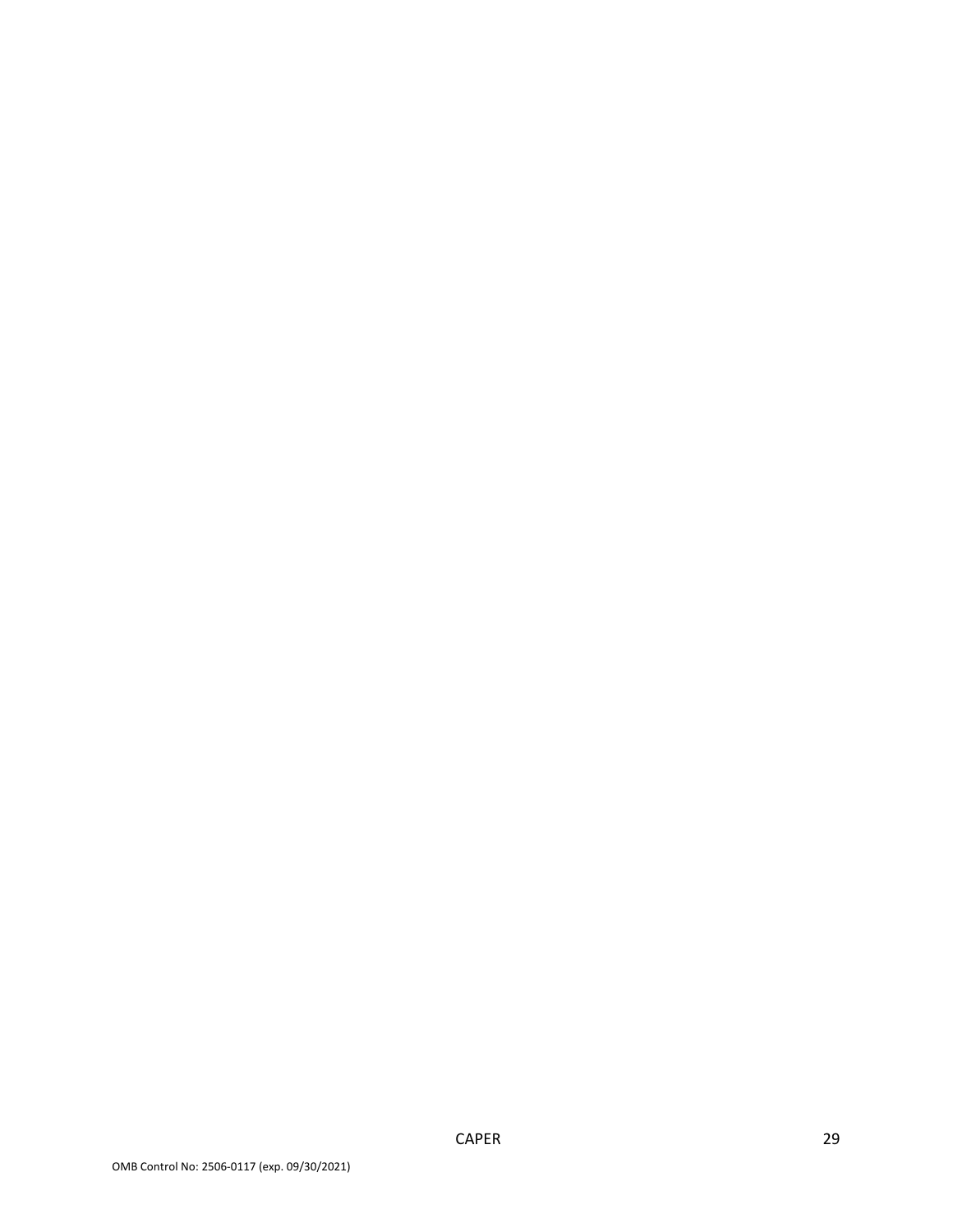#### **4d. Street Outreach**

| <b>Number of Persons in</b> | <b>Total</b> |
|-----------------------------|--------------|
| <b>Households</b>           |              |
| Adults                      |              |
| Children                    |              |
| Don't Know/Refused/Other    |              |
| Missing Information         |              |
| Total                       |              |

**Table 19 – Household Information for Street Outreach** 

### **4e. Totals for all Persons Served with ESG**

| <b>Number of Persons in</b> | <b>Total</b> |
|-----------------------------|--------------|
| <b>Households</b>           |              |
| Adults                      |              |
| Children                    |              |
| Don't Know/Refused/Other    |              |
| Missing Information         |              |
| Total                       |              |

**Table 20 – Household Information for Persons Served with ESG**

### **5. Gender—Complete for All Activities**

|                            | <b>Total</b> |
|----------------------------|--------------|
| Male                       |              |
| Female                     |              |
| Transgender                |              |
| Don't Know/Refused/Other   |              |
| <b>Missing Information</b> |              |
| Total                      |              |

**Table 21 – Gender Information**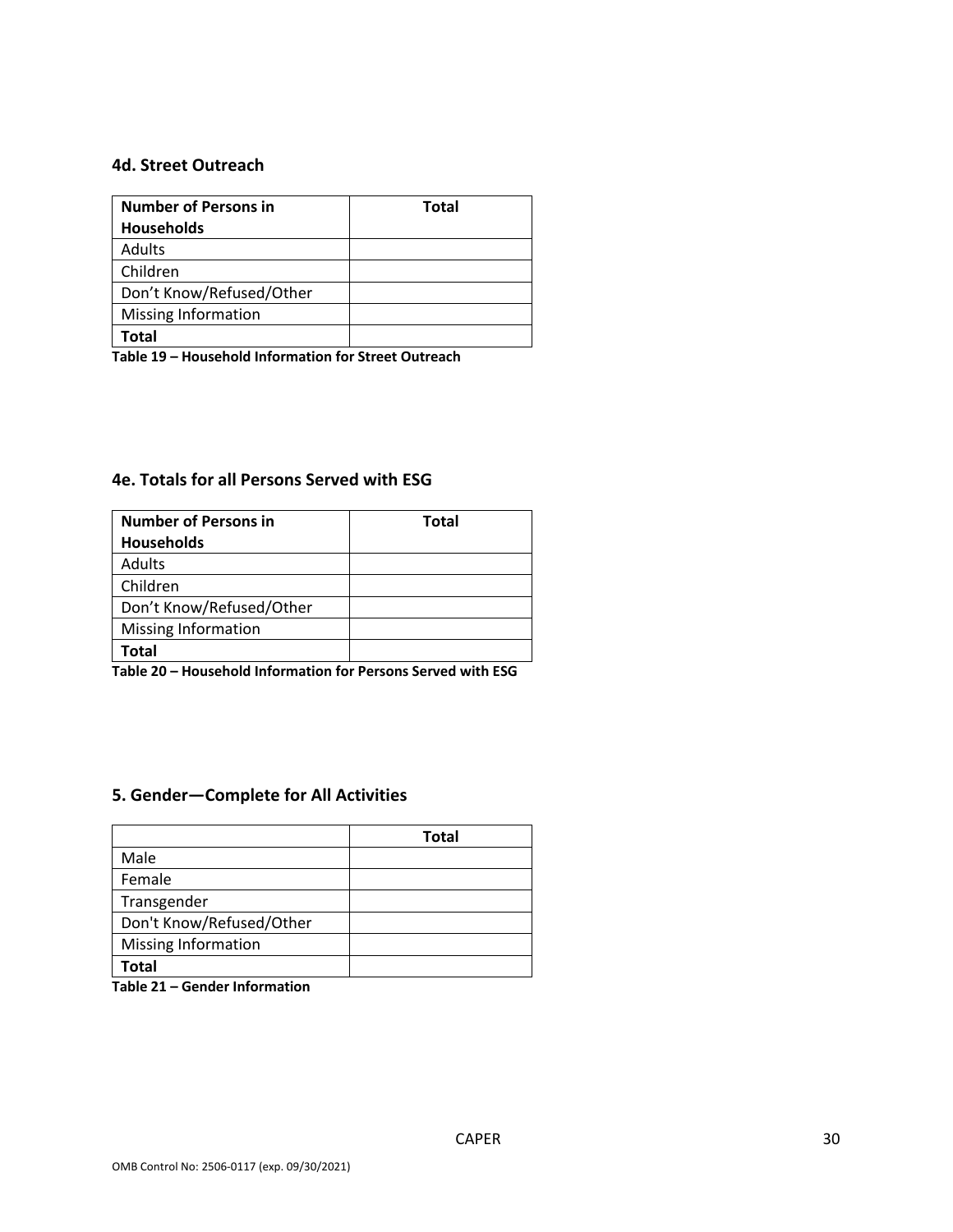### **6. Age—Complete for All Activities**

|                          | <b>Total</b> |
|--------------------------|--------------|
| Under 18                 |              |
| 18-24                    |              |
| 25 and over              |              |
| Don't Know/Refused/Other |              |
| Missing Information      |              |
| <b>Total</b>             |              |

**Table 22 – Age Information**

# **7. Special Populations Served—Complete for All Activities**

| Subpopulation                     | <b>Total</b> | <b>Total Persons</b> | <b>Total Persons</b> | <b>Total</b>    |
|-----------------------------------|--------------|----------------------|----------------------|-----------------|
|                                   |              | Served-              | Served - RRH         | <b>Persons</b>  |
|                                   |              | Prevention           |                      | Served in       |
|                                   |              |                      |                      | Emergency       |
|                                   |              |                      |                      | <b>Shelters</b> |
| Veterans                          |              |                      |                      |                 |
| Victims of                        |              |                      |                      |                 |
| Domestic                          |              |                      |                      |                 |
| Violence                          |              |                      |                      |                 |
| Elderly                           |              |                      |                      |                 |
| HIV/AIDS                          |              |                      |                      |                 |
| Chronically                       |              |                      |                      |                 |
| Homeless                          |              |                      |                      |                 |
| <b>Persons with Disabilities:</b> |              |                      |                      |                 |
| Severely                          |              |                      |                      |                 |
| Mentally III                      |              |                      |                      |                 |
| Chronic                           |              |                      |                      |                 |
| Substance                         |              |                      |                      |                 |
| Abuse                             |              |                      |                      |                 |
| Other                             |              |                      |                      |                 |
| Disability                        |              |                      |                      |                 |
| Total                             |              |                      |                      |                 |
| (unduplicated                     |              |                      |                      |                 |
| if possible)                      |              |                      |                      |                 |

#### **Number of Persons in Households**

**Table 23 – Special Population Served**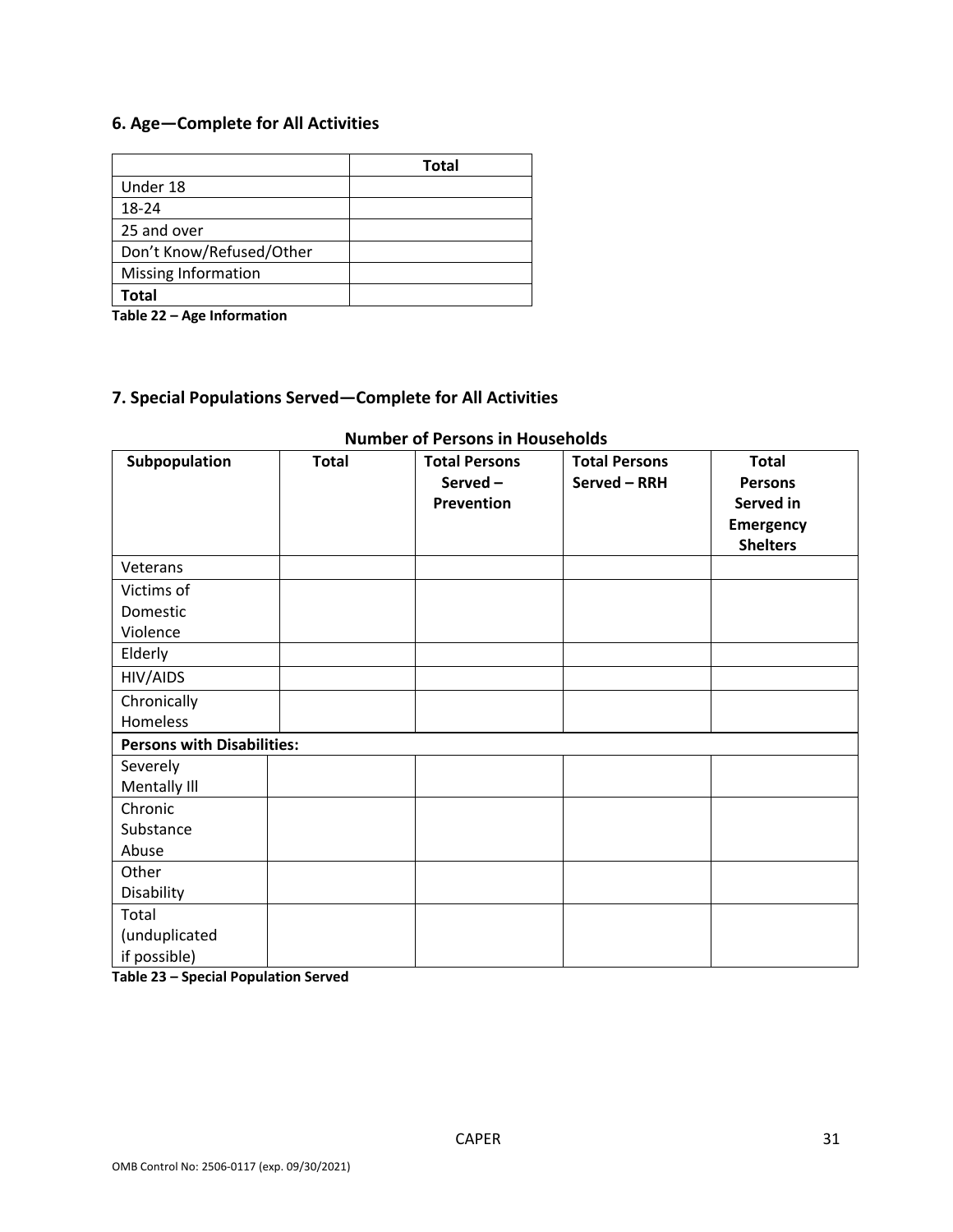# **CR-70 – ESG 91.520(g) - Assistance Provided and Outcomes**

### **10. Shelter Utilization**

| Number of New Units - Rehabbed       |        |
|--------------------------------------|--------|
| Number of New Units - Conversion     |        |
| Total Number of bed-nights available | 84.560 |
| Total Number of bed-nights provided  | 83.513 |
| <b>Capacity Utilization</b>          | 98.76% |

**Table 24 – Shelter Capacity**

# **11. Project Outcomes Data measured under the performance standards developed in consultation with the CoC(s)**

The Consortium works to ensure that all homeless projects, including projects funded with ESG, are consistent with the vision, principles and recommendations of the Seattle – King County Continuum of Care (CoC) and its strategic plan. The plan is a recommitment to our community's vision of making homelessness rare, brief, and one time, and steps needed to make this vision a reality. King County adheres to the Homeless Management Information System (HMIS) operating standards and all reporting and program evaluation is through HMIS.

The Consortium utilizes the ESG resources for emergency shelter and rapid re-housing (RRH). In 2020, 768 people were served by emergency shelter programs with ESG funds. In addition, ESG and other leveraged funds, including HUD Continuum of Care, enrolled over 64 people in RRH.

Allowable activities of the ESG Program are funded with other resources including HUD Continuum of Care, CDBG, and non-federal sources including Washington State Document Recording Fees, and private philanthropic sources.

The CoC has standards/outcomes for short-term rental assistance and prevention programs and emergency shelters for all projects, including those receiving ESG funds. The CoC's Systems Performance Sub-Committee continues to develop and monitor outcomes and performance of all programs on progress in reducing homelessness.

The COVID pandemic has impacted people experiencing homelessness and the programs that serve them in numerous ways, including project outcomes. While longer term impacts are yet to be seen, there are near-term changes. Deintensification of shelters and in many cases related move from overnight only to 24/7 sheltering has overall provided improved sheltering, but to fewer individuals who stay in one place and have their needs more fully met. At the same time, housing options have been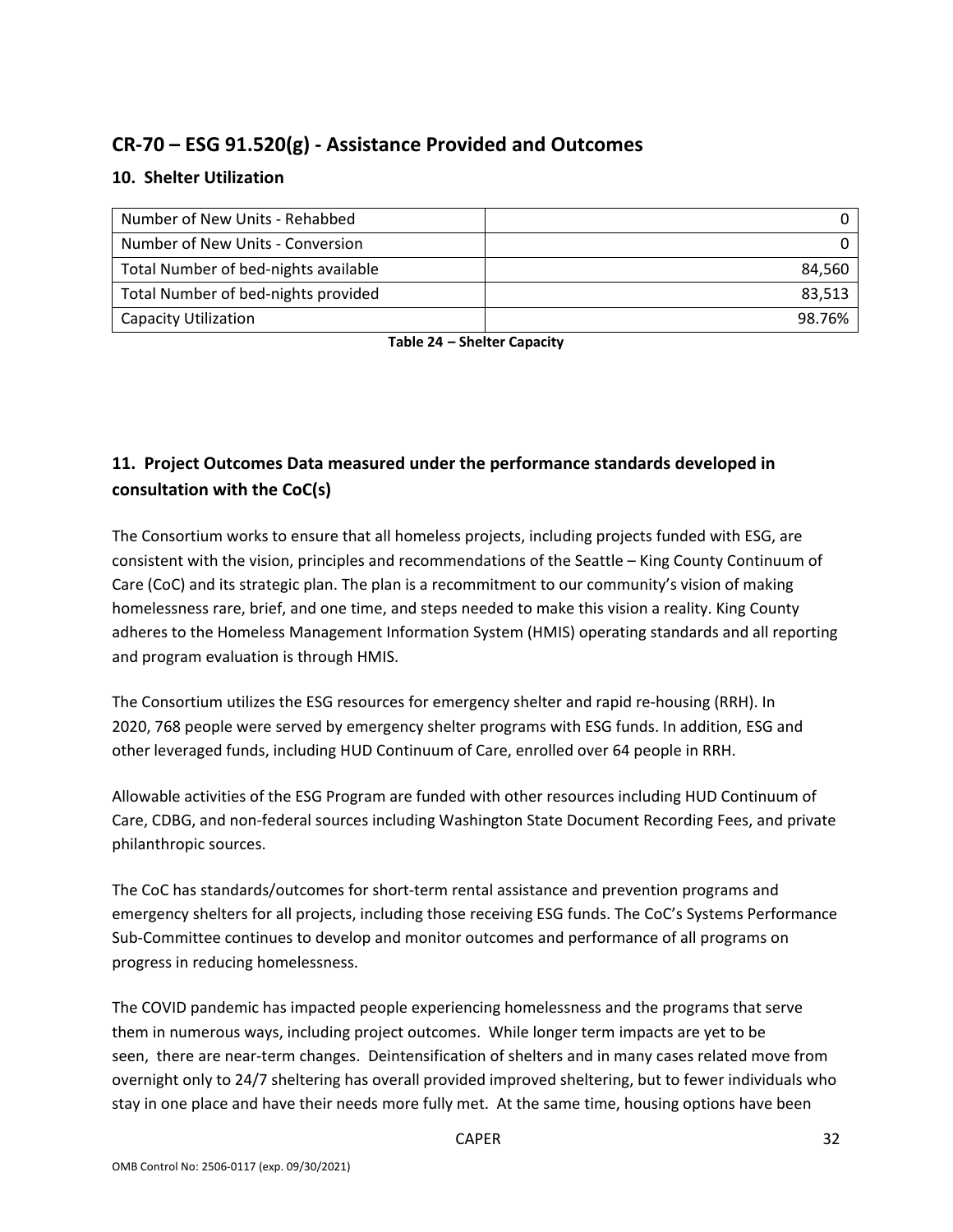more limited as households in units are generally staying put, and openings for new move-ins are more limited. This may be increasing shelter length of stay. Due to economic and employment impacts households are also spending more time in RRH, as jobs are lost or incomes reduced. This impacts the outcomes of RRH projects themselves, and also access to RRH for those in shelter.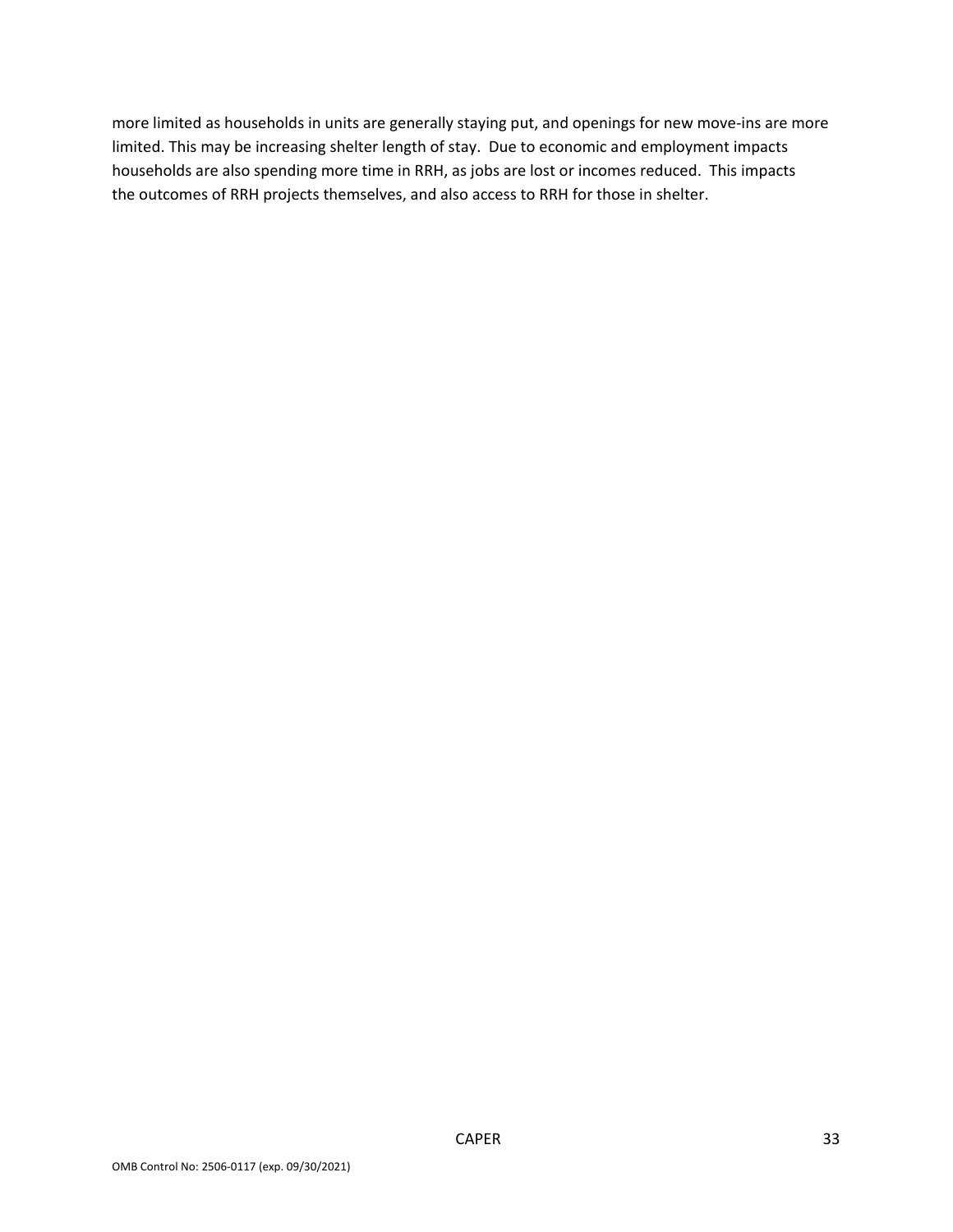# **CR-75 – Expenditures**

### **11. Expenditures**

### **11a. ESG Expenditures for Homelessness Prevention**

|                                                      | <b>Dollar Amount of Expenditures in Program Year</b> |      |      |
|------------------------------------------------------|------------------------------------------------------|------|------|
|                                                      | 2018                                                 | 2019 | 2020 |
| <b>Expenditures for Rental Assistance</b>            |                                                      | 0    |      |
| Expenditures for Housing Relocation and              |                                                      |      |      |
| <b>Stabilization Services - Financial Assistance</b> |                                                      | 0    |      |
| Expenditures for Housing Relocation &                |                                                      |      |      |
| <b>Stabilization Services - Services</b>             | <sup>0</sup>                                         | 0    |      |
| Expenditures for Homeless Prevention under           |                                                      |      |      |
| <b>Emergency Shelter Grants Program</b>              |                                                      | 0    |      |
| <b>Subtotal Homelessness Prevention</b>              |                                                      | 0    |      |

**Table 25 – ESG Expenditures for Homelessness Prevention**

### **11b. ESG Expenditures for Rapid Re-Housing**

|                                                      | <b>Dollar Amount of Expenditures in Program Year</b> |        |      |
|------------------------------------------------------|------------------------------------------------------|--------|------|
|                                                      | 2018                                                 | 2019   | 2020 |
| <b>Expenditures for Rental Assistance</b>            |                                                      | 13,897 |      |
| Expenditures for Housing Relocation and              |                                                      |        |      |
| <b>Stabilization Services - Financial Assistance</b> |                                                      | 0      |      |
| Expenditures for Housing Relocation &                |                                                      |        |      |
| <b>Stabilization Services - Services</b>             | <sup>0</sup>                                         | 7,537  |      |
| Expenditures for Homeless Assistance under           |                                                      |        |      |
| <b>Emergency Shelter Grants Program</b>              |                                                      | 0      |      |
| <b>Subtotal Rapid Re-Housing</b>                     | 0                                                    | 21,434 |      |

**Table 26 – ESG Expenditures for Rapid Re-Housing**

#### **11c. ESG Expenditures for Emergency Shelter**

|                           | Dollar Amount of Expenditures in Program Year |        |        |
|---------------------------|-----------------------------------------------|--------|--------|
|                           | 2018                                          | 2019   | 2020   |
| <b>Essential Services</b> |                                               | 77.274 | 98,286 |
| <b>Operations</b>         |                                               | 31,484 | 31,484 |
| Renovation                |                                               |        |        |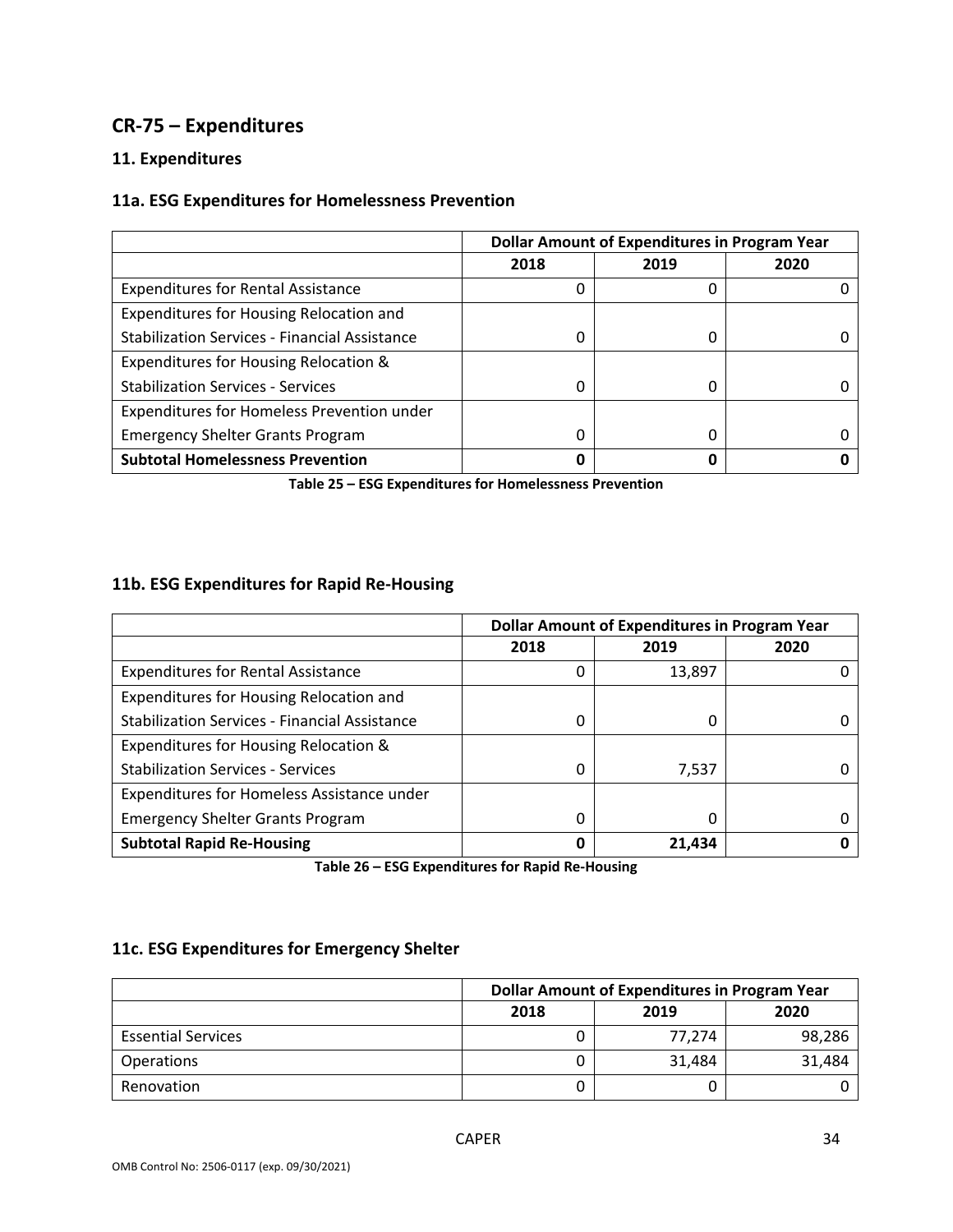| Major Rehab | U       |         |
|-------------|---------|---------|
| Conversion  |         |         |
| Subtotal    | 108,758 | 129,770 |

**Table 27 – ESG Expenditures for Emergency Shelter**

### **11d. Other Grant Expenditures**

|                 | Dollar Amount of Expenditures in Program Year |        |      |
|-----------------|-----------------------------------------------|--------|------|
|                 | 2018                                          | 2019   | 2020 |
| Street Outreach |                                               |        |      |
| <b>HMIS</b>     |                                               |        |      |
| Administration  | 872                                           | 17,287 |      |

**Table 28 - Other Grant Expenditures**

#### **11e. Total ESG Grant Funds**

| <b>Total ESG Funds Expended</b> | 2018 | 2019    | 2020    |
|---------------------------------|------|---------|---------|
|                                 |      | 147,479 | 129.770 |

**Table 29 - Total ESG Funds Expended**

#### **11f. Match Source**

|                            | 2018 | 2019 | 2020    |
|----------------------------|------|------|---------|
| Other Non-ESG HUD Funds    |      |      |         |
| <b>Other Federal Funds</b> |      |      | 90,121  |
| <b>State Government</b>    |      |      |         |
| Local Government           |      |      | 188,000 |
| Private Funds              |      |      |         |